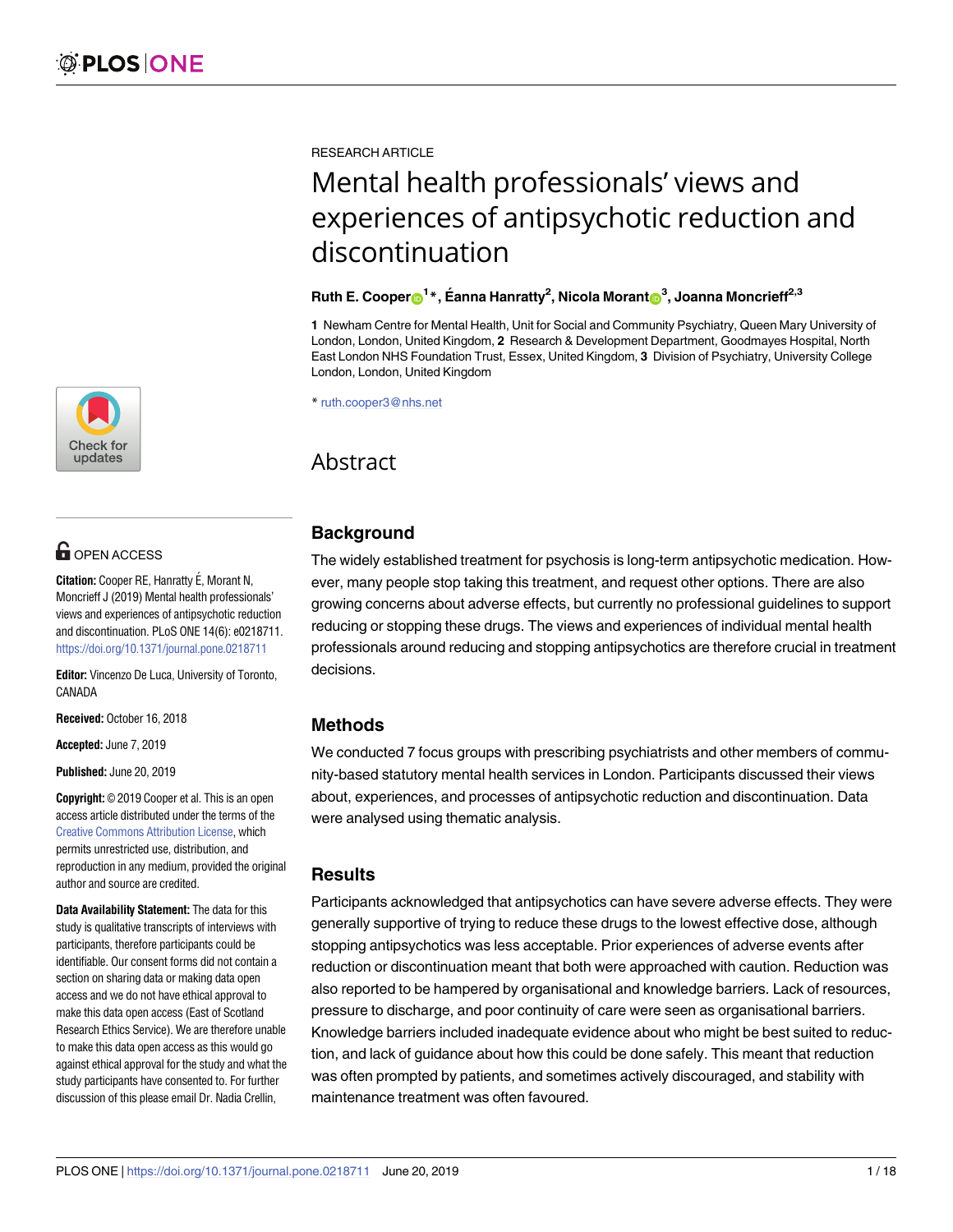<span id="page-1-0"></span>[Nadia.Crellin@nelft.nhs.uk](mailto:Nadia.Crellin@nelft.nhs.uk) or the corresponding author, [ruth.cooper3@nhs.net](mailto:ruth.cooper3@nhs.net).

**Funding:** This report is independent research funded by the National Institute for Health Research, Programme Grants for Applied Research, Research into Antipsychotic Discontinuation And Reduction (RADAR), RP-PG-0514-20004, awarded to JM. URL: [https://www.](https://www.nihr.ac.uk/research-and-impact/research/nihr-studies/programme-grants-for-applied-research.htm) [nihr.ac.uk/research-and-impact/research/nihr](https://www.nihr.ac.uk/research-and-impact/research/nihr-studies/programme-grants-for-applied-research.htm)[studies/programme-grants-for-applied-research.](https://www.nihr.ac.uk/research-and-impact/research/nihr-studies/programme-grants-for-applied-research.htm) [htm.](https://www.nihr.ac.uk/research-and-impact/research/nihr-studies/programme-grants-for-applied-research.htm) The views expressed in this publication are those of the author(s) and not necessarily those of the NHS, the National Institute for Health Research or the Department of Health. The funders had no role in study design, data collection and analysis, decision to publish, or preparation of the manuscript.

**Competing interests:** The authors have declared that no competing interests exist.

## **Conclusions**

Concerns about risk and other barriers means that clinicians are often reluctant to implement reduction or discontinuation of antipsychotic medication. In order to increase the treatment options available to service users, more research and guidance on how to minimise the risks of antipsychotic reduction and discontinuation is required to enable clinicians to engage more constructively with service users requests, offering people more choice and control in managing their mental health condition.

## **Introduction**

Antipsychotics are the primary treatment for people who experience psychosis and are prescribed to nearly all service users [\[1\]](#page-15-0). They provide relief for many people and can be effective in alleviating the symptoms of acute psychosis, and preventing relapse  $[2-4]$ . Therefore, for people with multiple episode psychosis, continuous, long-term treatment is routine practice [\[5,6](#page-15-0)].

However, many people report unpleasant and debilitating effects from antipsychotics [[7](#page-15-0)]. There are also increasing concerns about the serious adverse effects of these drugs, especially when taken on a long-term basis  $[8,9]$  $[8,9]$ , which has led to calls for a review of current recommendations on long-term antipsychotic prescription [[8](#page-15-0)]. Concerns include cardiovascular problems [\[10\]](#page-15-0), weight gain, diabetes [\[11](#page-15-0),[12](#page-15-0)], brain volume reduction [\[13\]](#page-15-0), tardive dyskinesia, and sexual dysfunction [\[14,15\]](#page-16-0). Alongside this up to a third of service users do not respond to these drugs [[16](#page-16-0)]. As a result, many people stop taking antipsychotics of their own accord [\[17,18\]](#page-16-0), do not take them as prescribed, or would like more choice about how much medication they take and for how long [\[19\]](#page-16-0).

Research has mainly focused on outcomes following abrupt antipsychotic discontinuation compared with maintenance treatment, finding a greater risk of relapse for those who discontinue, although also showing that not everyone experiences a relapse [[20–22\]](#page-16-0). Few studies have weighed up all the pros and cons of a *gradual* process of antipsychotic reduction and discontinuation. One such trial compared gradual antipsychotic reduction and discontinuation with maintenance treatment. Results showed a higher risk of relapse in the reduction group in the short term, but in the long term there were no differences in relapse or symptoms and the reduction group had greater rates of social recovery [\[23,24](#page-16-0)]. Despite these results, there are currently no professional guidelines for reducing antipsychotics which would help to balance the concerns of clinicians with the preferences of service users. This means that the extent to which individual mental health professionals consider antipsychotic reduction and discontinuation, and their attitudes towards this will play a pivotal role in treatment decisions in clinical practice and at the policy level.

Shared decision making is crucial to patient-centred care, and encouraged in the NICE guidelines [\[25\]](#page-16-0). Existing research suggests that service users do not feel involved in decisions around antipsychotic prescription, often feel coerced, and would like to have more choice over their treatment [[26](#page-16-0)–[28\]](#page-16-0). In line with this, in a survey of psychiatrists, only 51% reported regularly using shared decision making with people with schizophrenia [\[29\]](#page-16-0). There is also some evidence of reluctance to reduce antipsychotics. In outpatient consultations, psychiatrists were less likely to suggest reduction or discontinuation than service users were to request it [\[30\]](#page-16-0). Practitioners in nursing homes felt that antipsychotic reduction could lead to a better quality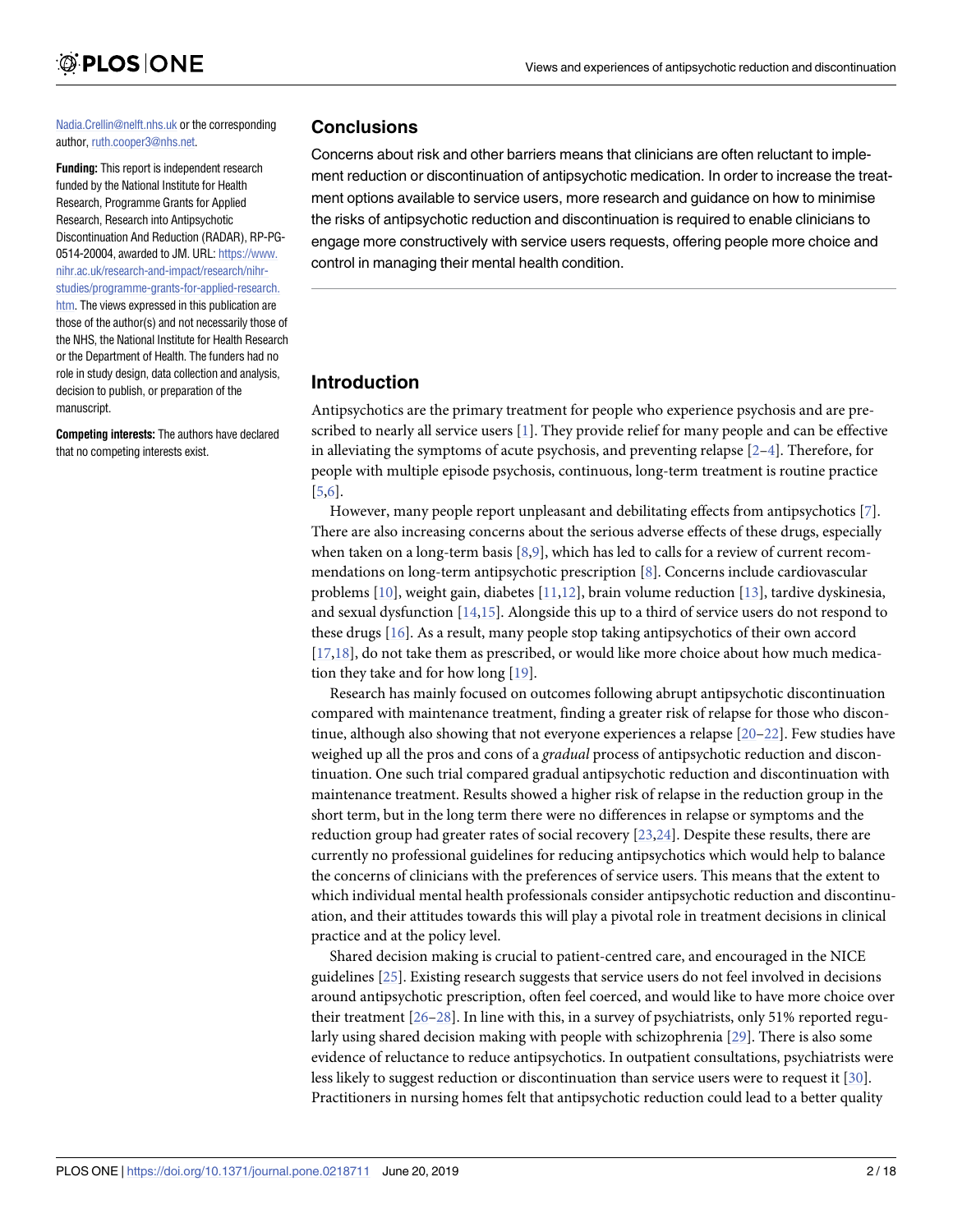<span id="page-2-0"></span>of life, but were concerned about risk and potential relapse [\[31,32](#page-16-0)]. However there is little research directly focusing on the views of mental health professionals in secondary care on antipsychotic reduction and discontinuation (e.g. in Community Recovery Teams), where the majority of long-term antipsychotic prescribing is initiated for people with psychotic conditions. Due to this, as part of preparation for a randomised controlled trial of antipsychotic reduction, we asked mental health professionals in secondary care about their attitudes towards, experiences of and the processes around antipsychotic reduction and discontinuation.

## **Materials and methods**

The study is reported according to the COREQ checklist (Consolidated Criteria for Reporting Qualitative Research) and takes into account guidance from the Hannes criteria for critical appraisal of qualitative research [[33](#page-16-0),[34](#page-16-0)]. The study was approved by the East of Scotland Research Ethics Service (Ref. 5/ES/0163). Qualitative data were collected via focus groups, allowing us to explore areas and levels of consensus or divergence of opinion that emerged in discussions within groups of mental health professionals.

## **Study design, research team, and reflexivity**

The study operated within a critical realist perspective, in that participants' comments were assumed to reflect an underlying reality that is mediated by perceptions, beliefs and social processes, and consideration is given to how broader cultural processes shape knowledge and practice, both in the clinical field of study, and in the research processes we undertook [\[35,36](#page-17-0)]. The study was part of the 'RADAR' programme (Research into Antipsychotic Discontinuation and Reduction, National Institute for Health Research (NIHR) Programme Grant, see: [https://](https://www.ucl.ac.uk/psychiatry/antipsychotic-discontinuation-and-reduction) [www.ucl.ac.uk/psychiatry/antipsychotic-discontinuation-and-reduction\)](https://www.ucl.ac.uk/psychiatry/antipsychotic-discontinuation-and-reduction). It was conducted as preparation for a clinical trial investigating whether reducing and potentially stopping antipsychotics with the support of prescribers improves social functioning compared with maintenance treatment for people with schizophrenia spectrum disorders. All authors are involved in the RADAR study and are academic researchers, with backgrounds in psychology, psychiatry and social science. JM is also a consultant psychiatrist and prescriber of antipsychotics. We aimed to work reflexively in acknowledging the epistemological and personal positions that we brought to the research process and our interpretations of the data.

## **Setting and participants**

Data were collected in mental health clinics in two London-based NHS Mental Health Trusts. These trusts serve socio-demographically mixed populations that include pockets of high deprivation and ethnic diversity in both urban and suburban areas. They provide inpatient and community-based outpatient mental health services for people with a range of diagnoses including psychosis, bipolar disorder, personality disorder, depression, and anxiety. These mental health services are multidisciplinary including psychiatrists, mental health nurses, social workers, support workers, and psychologists. In the community, psychiatrists will often have 4–6 monthly consultations with patients where medication will be discussed. Other members of the team such as nurses or social workers may see patients more regularly if necessary, providing emotional and more practical support, such as help with housing or employment.

Seven focus groups were conducted between July and October 2016 with each group consisting of 3–8 participants. Participants were recruited from community-based mental health services and consisted of prescribing and non-prescribing mental health practitioners who were psychiatrists, mental health nurses, social workers or clinical team managers. All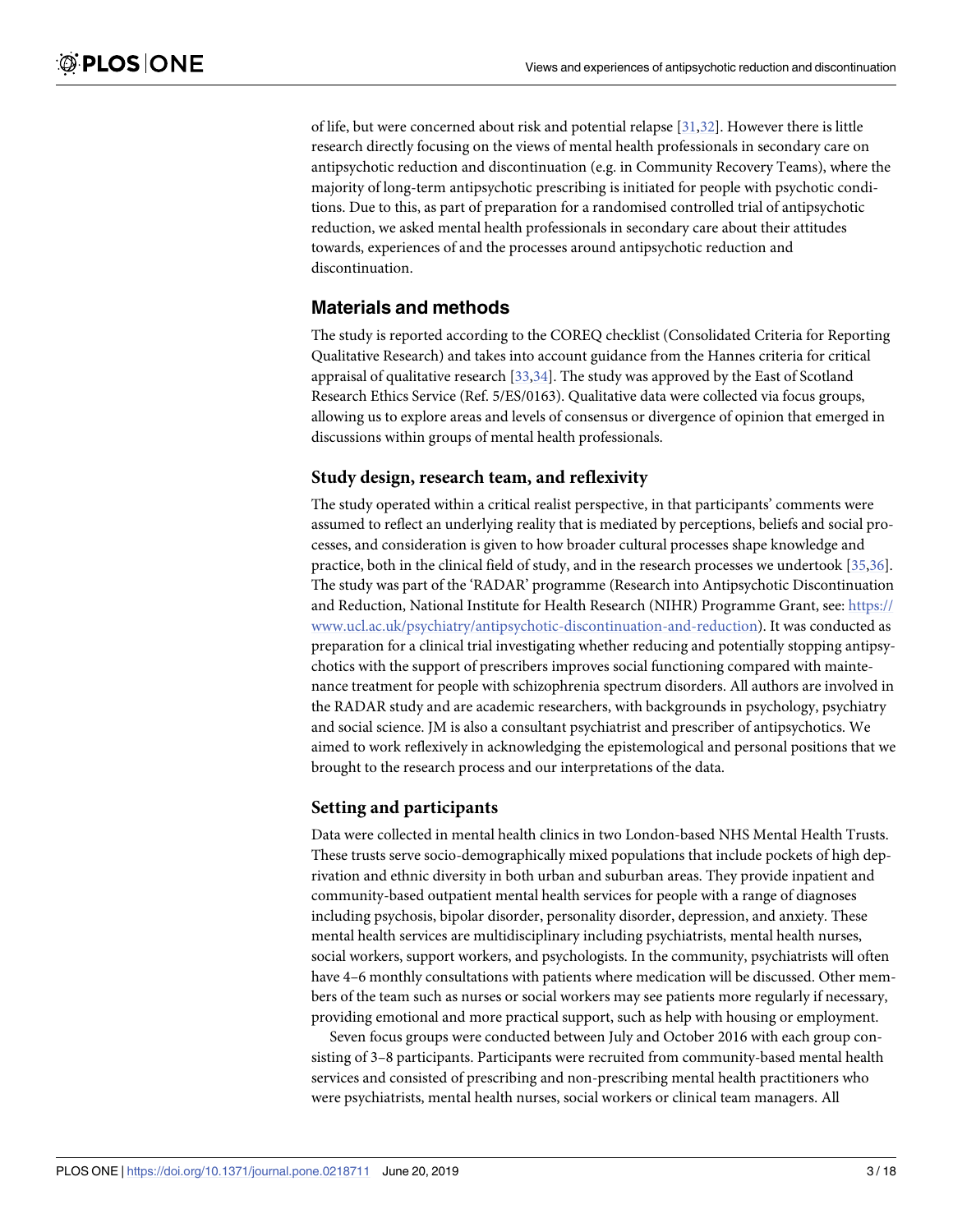<span id="page-3-0"></span>participants had experience of working with people with psychosis. We recruited from mental health teams that we aimed to involve in the RADAR antipsychotic reduction trial. Participants were invited to participate in the focus groups via email invitations and groups were conducted with all who took up the invitation. It was not possible to ascertain who declined participation, as some people did not reply to these requests which may have been due to time constraints or missing the email rather than actively declining to take part.

## **Data collection**

A topic guide was developed which explored four main areas (see S1 [Appendix](#page-14-0) for the full topic guide):

- Experiences and views of reducing and discontinuing antipsychotics.
- The process of antipsychotic reduction and discontinuation, including perceived facilitators and barriers, and service user suitability.
- Detection and definition of relapse.
- Forms and sources of support for antipsychotic reduction.

Groups were facilitated by REC & EH and their involvement in RADAR was known to participants. Some participants were also known to the researchers due to participation in other research projects or clinical work. Focus groups consisted of participants and facilitators only. Where possible, separate groups were conducted for psychiatrists and other clinical team members, in order to facilitate open discussion from the perspectives of prescribing and nonprescribing practitioners. Participants were also asked to complete a short demographics questionnaire. Written informed consent was obtained from all participants before data collection, and discussions were audio-recorded, transcribed and anonymised. Each group lasted approximately 60 minutes. Field notes were made by facilitators during the focus groups.

#### **Data analysis**

Data were analysed using thematic analysis with NVivo software (Version 11) [[37](#page-17-0)] by the researchers who facilitated the focus groups (REC  $\&$  EH). In order to enhance validity, regular meetings were held with the two other authors (NM & JM), in which emerging codes, themes and patterns of similarity and difference across the data were critically discussed. The first three transcripts were independently coded by each researcher in order to identify key themes. These were then combined and compared to develop an initial coding framework, which was then used to code further transcripts. Codes were progressively refined and organised into emerging themes and sub-themes, and analysis continued until a coherent account of the variations in the data were met. Reflections and field notes from the researchers who facilitated the focus groups were part of the collaborative analysis process, and informed our understandings of the data. We were aware of the busy working lives of our participants, so did not attempt to do member checking or obtain feedback on our interpretations from participants.

## **Results**

Seven focus groups were conducted between July and October 2016. They included a total of 35 participants. The composition of each focus group is shown in [Table](#page-4-0) 1. Most participants worked in adult mental health services, with a small number from learning disability services, and one who worked in older adult services. Participant demographics are shown in [Table](#page-4-0) 2. The majority of participants were consultant psychiatrists ( $n = 18$ ) and psychiatric nurses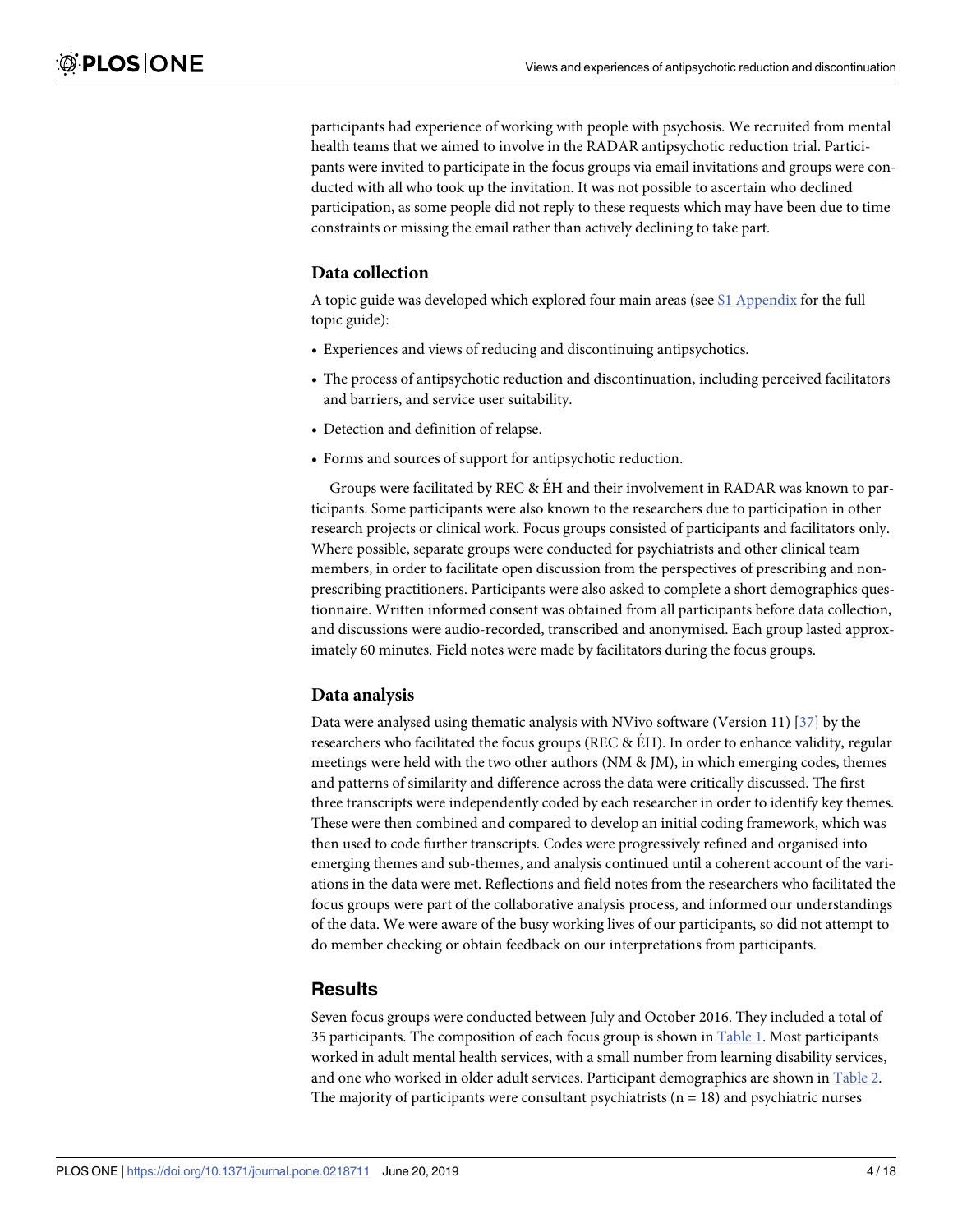<span id="page-4-0"></span>

| <b>Focus</b><br>group | N              | Profession                                                                    | Service (N)                                                                                                                                                      |  |
|-----------------------|----------------|-------------------------------------------------------------------------------|------------------------------------------------------------------------------------------------------------------------------------------------------------------|--|
|                       | 8              | 8 Psychiatric Nurses                                                          | Home Treatment Team (HTT) (1), Community Recovery<br>Team (CRT) (3), Access and Assessment Team (AAT) (1),<br>Older Adults (1), Early Intervention Team (EI) (2) |  |
|                       | $\overline{4}$ | 4 Consultant Psychiatrists                                                    | Access and Assessment Team (1), Learning Disability (3)                                                                                                          |  |
| 3                     | $\overline{4}$ | 4 Consultant Psychiatrists                                                    | Community Recovery Team (2), Early Intervention Team<br>(1), Assessment and Brief Treatment Team (1)                                                             |  |
| 4                     | 3              | 3 Consultant Psychiatrists                                                    | Early Intervention Team (1), Community Recovery Team<br>(2)                                                                                                      |  |
| 5                     | 6              | 3 Consultant Psychiatrists, 1 Specialty<br>Doctor, 1 Manager, 1 Clinical Lead | Community Recovery Team (6)                                                                                                                                      |  |
| 6                     | 6              | 5 Nurses, 1 Social Worker                                                     | Access, Assessment and Brief Intervention Team (6)                                                                                                               |  |
|                       | 4              | 4 Consultant Psychiatrists                                                    | Community Recovery Team & Early Intervention Team<br>(2), Access and Assessment Team (1), Learning Disability<br>(1)                                             |  |

#### **[Table](#page-3-0) 1. Focus group composition.**

Note. N = Number of participants

<https://doi.org/10.1371/journal.pone.0218711.t001>

(n = 13). Each group consisted of between 3–8 participants and lasted approximately 60 minutes.

Themes that emerged from our analysis, how they relate to each other, and their presentation in sub-sections below are summarised in [Fig](#page-5-0) 1. These encompass practitioners' views of the role of antipsychotics; their clinical experiences of antipsychotic reduction and discontinuation; their views about organisational and knowledge-based barriers to reducing or stopping antipsychotic treatment; and how decisions about antipsychotics are made and negotiated with service users and families.

| Characteristics                    |          |  |
|------------------------------------|----------|--|
| Gender, N (%)                      |          |  |
| Female                             | 22 (63%) |  |
| Male                               | 13 (37%) |  |
| Age, mean (SD)                     | 43(8.3)  |  |
| Ethnicity, N (%)                   |          |  |
| White British                      | 12 (34%) |  |
| African                            | 10 (28%) |  |
| White Other                        | 5(14%)   |  |
| Bangladeshi                        | 2(6%)    |  |
| Indian                             | 2(6%)    |  |
| <b>Black Other</b>                 | 1(3%)    |  |
| Not given                          | 3(9%)    |  |
| Profession, N (%)                  |          |  |
| Consultant Psychiatrists           | 18 (52%) |  |
| Speciality Doctor                  | 1(3%)    |  |
| Mental Health Nurse                | 13 (37%) |  |
| Social workers                     | 2(6%)    |  |
| Community Recovery Service Manager | 1(3%)    |  |
|                                    |          |  |

**[Table](#page-3-0) 2. Characteristics of study participants.**

<https://doi.org/10.1371/journal.pone.0218711.t002>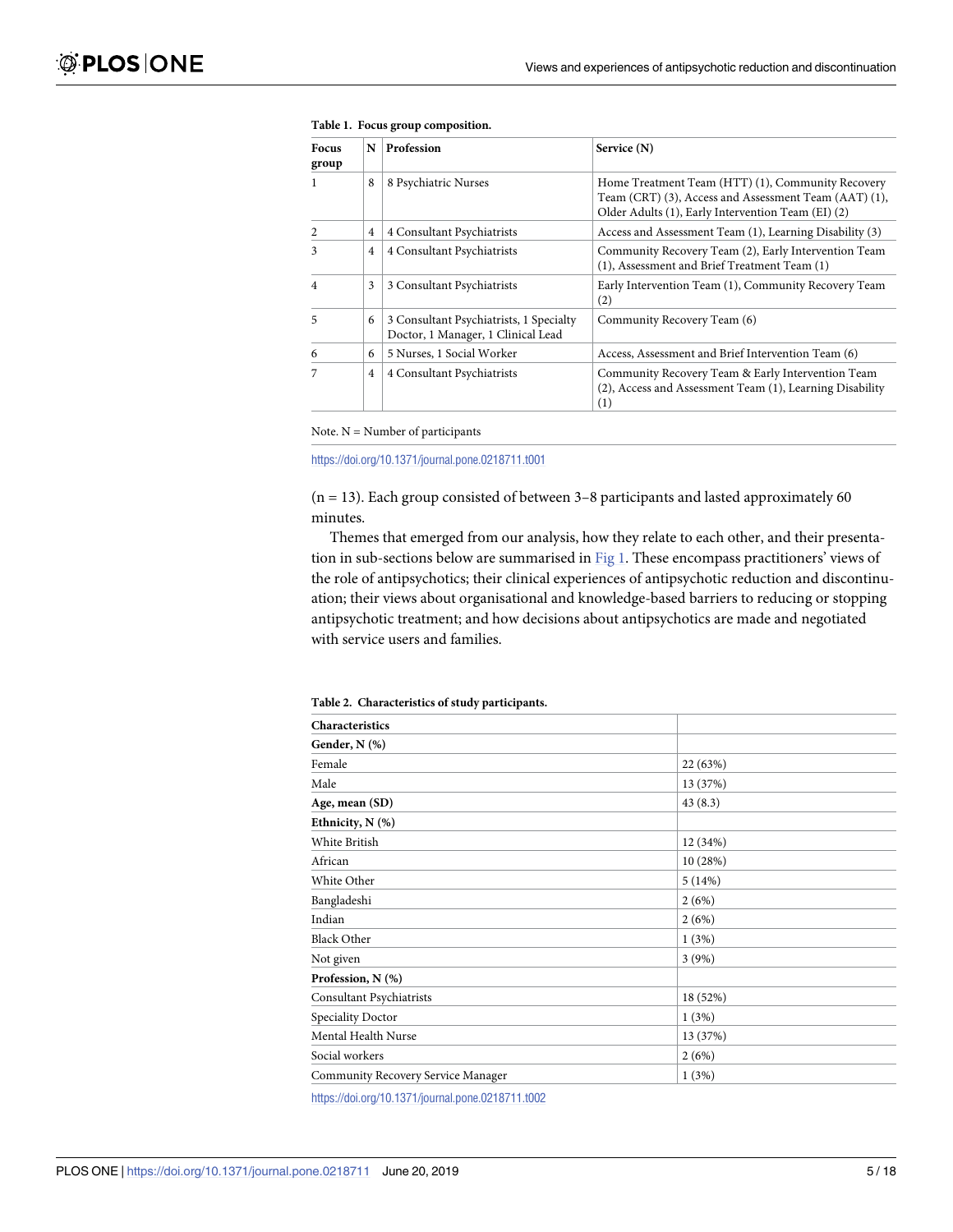<span id="page-5-0"></span>

[Fig](#page-4-0) 1. Overview of the developed themes about views and experiences of mental health professionals on reducing and stopping antipsychotics (numbers **correspond to sub-sections presented in the results).**

<https://doi.org/10.1371/journal.pone.0218711.g001>

#### **1. Attitudes to antipsychotics and antipsychotic reduction**

In all the focus group discussions, participants acknowledged that antipsychotics can have severe adverse effects, and some criticised what they viewed as overreliance on medication in services. Only a minority of psychiatrists had a completely positive attitude towards long-term antipsychotic treatment, although everyone acknowledged that they had some benefits.

**1.1 Over-reliance on and adverse effects of antipsychotics.** Across all groups, the serious adverse effects of antipsychotics were acknowledged. Effects that were discussed included weight gain, diabetes, heart problems, sedation, impaired function, sexual dysfunction, and shortened life-span. Concern and empathy were expressed towards people experiencing these effects.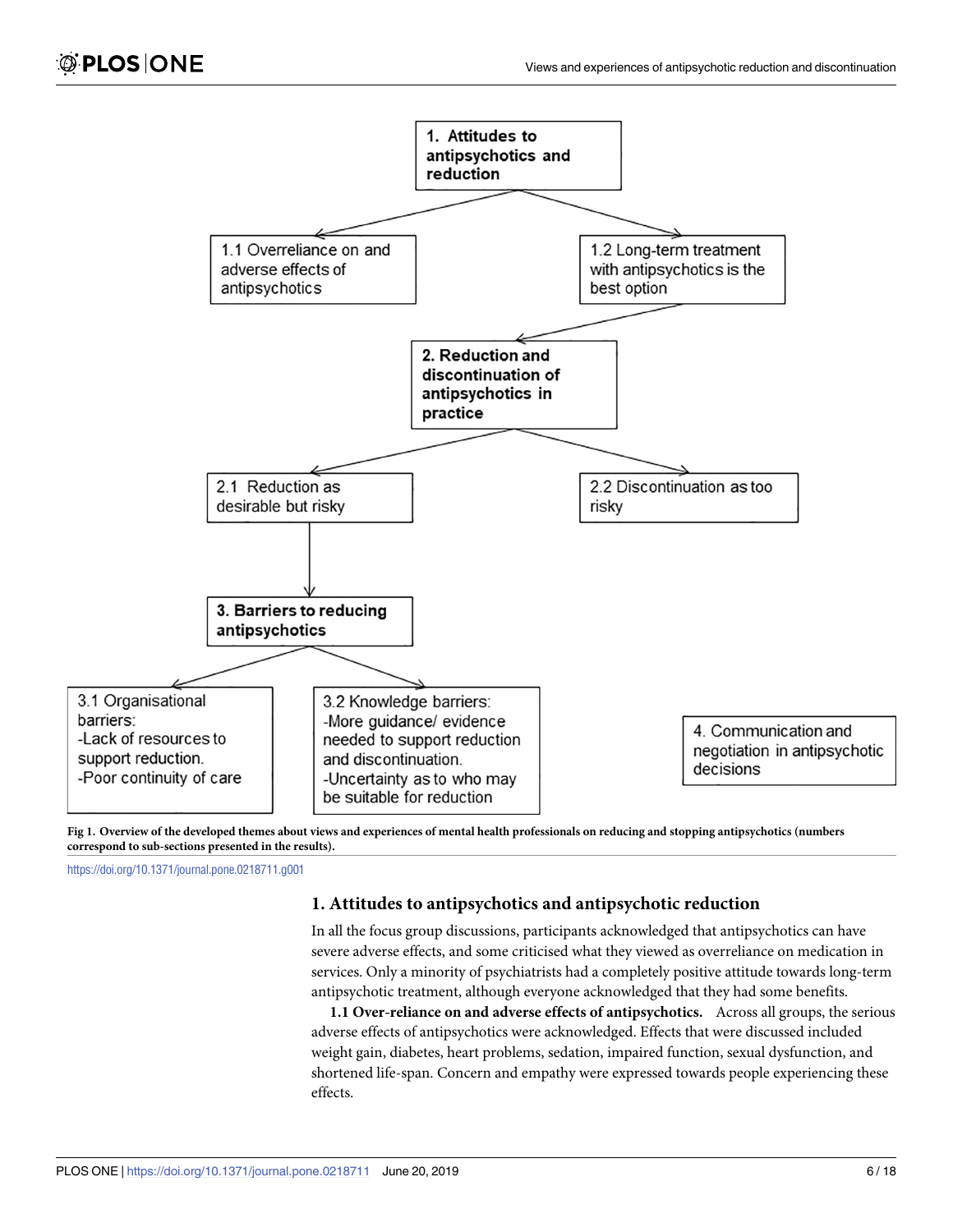*"And a few*. . .*there are quite a few clients that really want to come off antipsychotic drugs*, *such as Olanzapine as a result of the weight gain*. . .*because obviously we all know that's one of the adverse effects of Olanzapine which a lot of clients–even though it might work for them*, *but knocks out their self-confidence and things like that*.*"* P31, Mental Health Nurse, Group 6.

*"I completely get that X and other people's points that are we unnecessarily giving people obesogenic*, *diabetogenic*, *life-shortening medication when they don't need it*. . .*"* P33, Consultant Psychiatrist, Group 7.

Concerns were also frequently expressed by psychiatrists and a social worker about an over-reliance on antipsychotics in services. These included the use of polypharmacy and rapid dose escalation in order to quickly stabilise and discharge service users from acute services.

**1.2 Long-term treatment with antipsychotics is the best option.** A small number of psychiatrists (who participated in different focus groups) expressed stronger views that, when weighing up the benefits and drawbacks, antipsychotic medication was unquestionably the best treatment for service users and should be taken long-term. These participants were often sceptical, particularly of antipsychotic discontinuation and cited research showing greater risks of relapse following discontinuation, and their experiences of service-users relapsing after stopping antipsychotics, both with and without their support. The view that antipsychotics protect brain functioning was also expressed.

*"*. . .*that's my starting-point; that these drugs work and we go to great lengths to persuade patients to keep on taking them despite side-effects*, *and possible risks because we think that that's in their best interests of staying well and having a chance of recovery*.*"* P19, Consultant Psychiatrist, Group 4 (underlined words: emphasis).

"The medication, I see it also as a sort of preventative thing for the future and it has been *shown that essentially if you keep people on these medications it not only prevents them relapsing but it also protects their brains as it were*, *and protects them for their*. . .*improves their future functioning"* P18, Consultant Psychiatrist, Group 4.

### **2. Reduction and discontinuation of antipsychotics in practice**

**2.1 Reduction as desirable but risky.** Given general awareness of adverse effects and concerns from some about overreliance on medication, all psychiatrists described the importance of reducing antipsychotics in some circumstances, and many described experiences of reduction in their clinical practice. Some referred to the idea of trying to attain a 'minimally effective dose', with the aim to prevent relapse whilst maximising quality of life.

*"*. . .*it's always the best principle to be on the lowest necessary dose*, *because of side-effect problems*.*"* P20, Consultant Psychiatrist, Group 5.

*"*. . .*the guideline that we follow is that with all first-episode psychosis patients usually–I think it's quite clearly defined–if their episode has lasted less than three months it's quite easy to make a decision and say we stop their antipsychotic within one to two years after they recover*.*"* P16, Consultant Psychiatrist, Group 3.

While some positive experiences of reduction were reported by both nurses and psychiatrists (often those working in early intervention where reduction and discontinuation are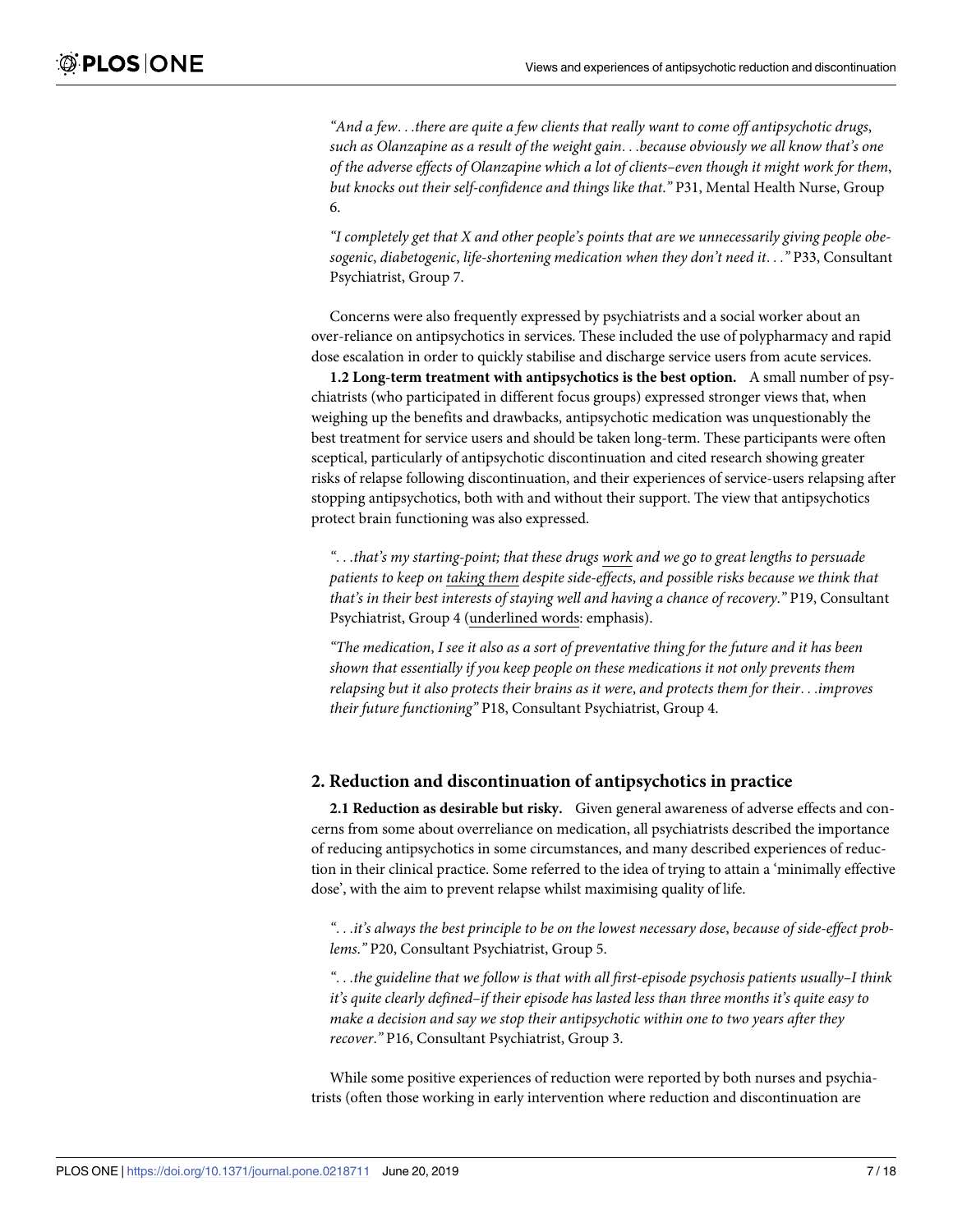supported by clearer guidelines), the more common experience seemed to be that reduction often resulted in relapse and other adverse outcomes. Practitioners from across the range of professional backgrounds in our sample subscribed to a view that relapse was a likely, or even inevitable, consequence of antipsychotic reduction or discontinuation.

Int: ". . .So we'd like to start by asking about your experiences of reducing and discontinuing antipsychotics in your own practice.

*P21*: *Relapse—sorry to say*.*"* Consultant Psychiatrist, Group 5.

Accordingly, reduction was approached with caution, due to the risks it was seen to carry. Stability through maintenance treatment was often favoured over reducing antipsychotics, even if this meant that potential over-medication was not tackled, as described in this exchange between two psychiatrists (Group 5).

P23: "I think there's a general sense of saying it's been stable for so long, let's just leave it that way. You just don't wanna, you know, mess up with somebody who has been well for 15 years and maybe I'll reduce it."

P21: "Yeah, because who knows what might happen. But actually they could be on twice as much medication as they need so. . ."

P23: "Yeah, yeah exactly yeah."

**2.2 Discontinuation as too risky.** Given this cautious approach to antipsychotic reduction, stopping these drugs, was not generally considered. This position was described by practitioners working in Community Recovery Services, and some from Early Intervention Services, and was informed by clinicians' personal experiences of patients who had relapsed following discontinuation. Descriptions of adverse events after both discontinuation that was supported by services/practitioners and unsupported, were more frequent than those after reduction, and included relapse, hospitalisation, criminal offences, drug abuse, and loss of housing, relationships and jobs. Consequently, requests by service-users to stop antipsychotics were described as being more likely to be discouraged than requests to reduce.

*"*. . .. . .*unfortunately what we do see in people who against our advice stop their medicines is* that they get into a terrible lot of trouble before they get back into the service; you know, they *lose their relationships*, *they lose their jobs*, *they lose their housing*, *get involved in drug misuse*, *criminality* . . .*"* P19, Consultant Psychiatrist, Group 4.

In some cases participants felt professionally accountable for these events. One mental health nurse (P2) commented ". . .*when we want to do that* [stop antipsychotics] *we have to be very cautious*. . .*because the result is coming back on the Trust*.*"* There was also the perception of increased treatment resistance following a relapse, with experiences of service users going back onto a higher dose of antipsychotics than they were taking prior to the relapse. Some participants felt that mental health professionals needed to have prior experience of managing relapses and adverse events in order to judge the advisability of antipsychotic reduction or discontinuation.

*"*. . .*from my own personal experience I've got to say everyone that I've tried to stop*, *all relapsed and all become unwell*.*"* P34, Consultant Psychiatrist, Group 7.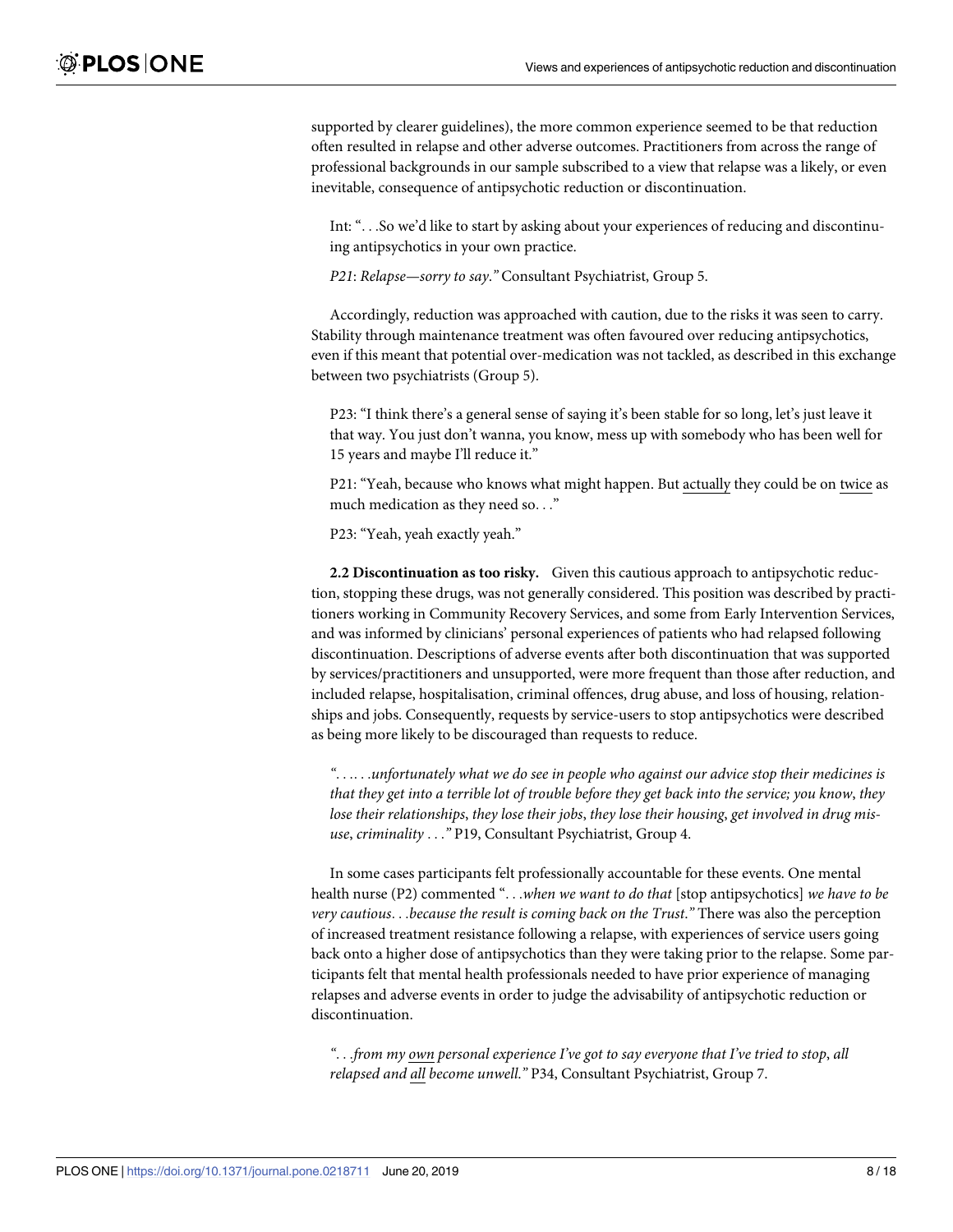*"A lot of the care coordinators in the team–especially the newer ones because of the recovery agenda–usually*. . .*a lot of them are anti-medication and they're not*, *you know*, *especially new care coordinators*, *they've not seen risk before*, *they've not experienced SUIs* [Serious Untoward Incident] *and so unless you've gone through a couple of incidents you don't know what can happen*, *how close monitoring is required and so on*.*"* P16, Consultant Psychiatrist, Group 3.

#### **3. Barriers to reducing antipsychotics**

Alongside experiences of adverse events meaning that reduction was approached with caution, attempts to reduce antipsychotics were often described by participants as hampered by significant organisational and knowledge barriers.

#### **3.1 Organisational barriers.**

#### **Lack of resources**

Some participants felt that services did not have enough resources to support the reduction process, making maintenance treatment more likely. They discussed a lack of access to and funding for alternative treatments, such as psychological therapies, not enough time to see service users more often when they were in the process of reducing, and not enough resources to support people who may relapse following a reduction.

*"And I might worry slightly about putting extra pressure and demand on the service if we are gonna have more people staying around*, *because they're relapsing*.*"* P20, Consultant Psychiatrist, Group 5.

". . .*That is the thing that I need to know is that*. . .*it's not that the client* [who is reducing] *would be left hanging there without having any resource*, *any back-up*. *Because you try to get an appointment with the consultant it's difficult enough as it is*. *For them to now come on to this* [reduction study] *even though the consultant might say yeah*, *okay*, *fair enough and then you try to get an appointment and then you hit a block wall*. . .*"* P6, Mental Health Nurse, Group 1.

Several groups also discussed how resource cuts over recent years in the UK service context mean there is increasing pressure to rapidly discharge people to primary care once they are stable. This may lead to overmedication, with antipsychotics increased to high doses in order to quickly stabilise and discharge service users. Once discharged, participants described how GPs (primary care physicians) generally do not adjust antipsychotics as they may not feel they have the knowledge, expertise, or clinical support to do this. Antipsychotic discontinuation or even reduction are therefore unlikely to be offered or considered after discharge from secondary care, meaning that many people remain, perhaps unnecessarily, on high doses on a long-term basis. Relatedly, practitioners discussed how rapid discharge may also mean that service users are not in contact with secondary mental health services for long enough to optimise medication regimes, or to attempt to find the 'minimum effective dose' of antipsychotics. Frustration was expressed over this issue.

*"*. . .*people get put on high levels of medication often they are put on polypharmacy*, *and then as soon as they are not acute enough to need the home treatment team they are discharged*, *often straight back to the GP*, *so there is never the opportunity for stability and there is never the opportunity for de-escalation*, *and the GPs very reasonably do not reduce medication because they do not want to particularly when it is antipsychotic polypharmacy*. . .*I think seven or eight years ago*. . .*there was much more ability to continue to see people when they*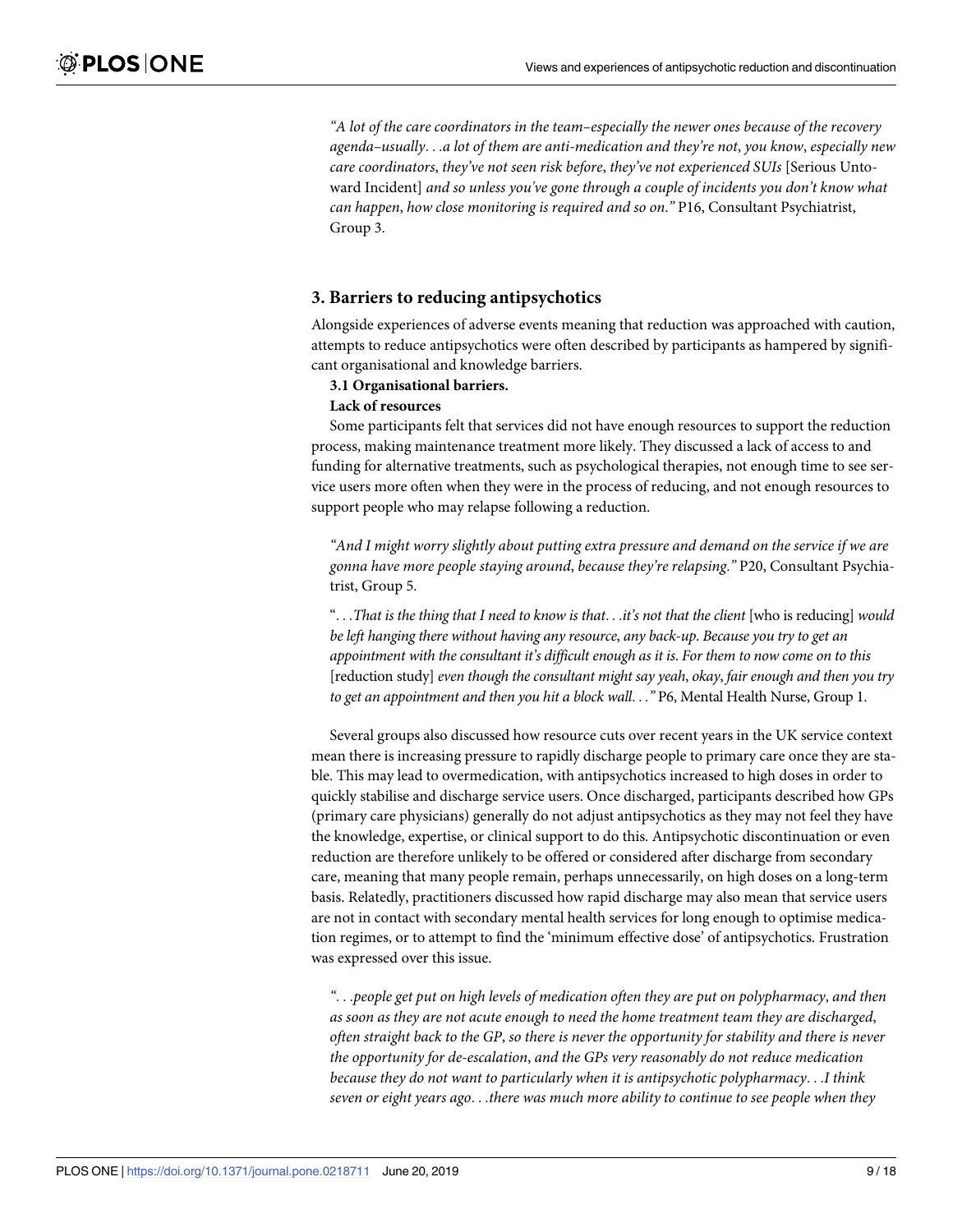*were not acutely unwell and to review things and to talk about reductions and plus/minus discontinuation*, *and actually to work out what was the minimum effective dose*.*"* P9, Consultant Psychiatrist, Group 2.

#### **Poor continuity of care**

Psychiatrists in particular described the difficulty of reducing antipsychotics within a system in which service users frequently move between services at different stages of their illness. This was described as problematic when little or insufficient clinical information about medication decisions was transferred between services. This poor continuity of care may mean that psychiatrists may not have full understanding of the reasons behind medication prescriptions, and/or may not have the time or knowledge of their patient to reduce effectively. Even if a reduction were started, the service user may not be with the psychiatrist long enough to implement the reduction completely.

*"I think also when people come out* [of hospital], *there seems to be this thing of*, *you know people will come out on sort of two antipsychotics and you don't know actually*, *you can't really* work out were you changing them over, was that the idea? Or I'm not really sure why this has *happened*. *It's not always clear or*. . .*you know*?*"* P21, Consultant Psychiatrist, Group 5.

*"*. . .*the problem however is that if it's* [reduction with the aim to discontinue] *not followed up by one doctor and they get seen by several doctors*, *then if you start it* [reduction], *sometimes that's not followed through*. . .*"* P22, Consultant Psychiatrist, Group 5.

#### **3.2 Knowledge barriers.**

#### **More guidance and evidence needed to support antipsychotic reduction and discontinuation**

There are currently no professional guidelines on how to reduce and discontinue antipsychotics, and this was highlighted across a number of groups. Participants also felt there was not enough evidence about the outcomes of antipsychotic reduction, and whether it is achievable, safe and worthwhile.

*"we don't know*, *actually whether it is better to reduce or not*, *and therefore whilst there might* be a general idea that reducing is a good idea, without the evidence it is not unethical to con*tinue at*, *what you anticipate as being a stable dose because we do not actually know that that's worse*.*"* P9, Psychiatrist, group 2.

With no guidance on how to implement reduction when it was attempted, some psychiatrists spoke about relying on intuition or habit to guide reduction:

"I would say I, I would usually go a bit more slowly 'cos I'd usually say, do a reduction maybe *every three months*. *But I don't really have any particular evidence for that; I've always just* thought three months seems a good length of time to see if there's going to be a relapse before *you reduce it further*.*"* P21, Psychiatrist, Group 5.

#### **Uncertainty around who may be suitable for reduction**

Psychiatrists also felt that they would like to be able to identify which service users might do better or worse in attempting to reduce antipsychotic dosages. Similarly, some felt that discontinuation was difficult to attempt as there was currently insufficient evidence to predict who might be able to stop antipsychotics successfully. This uncertainty about which service users might be suitable for reduction or discontinuation was highlighted in the wide variety of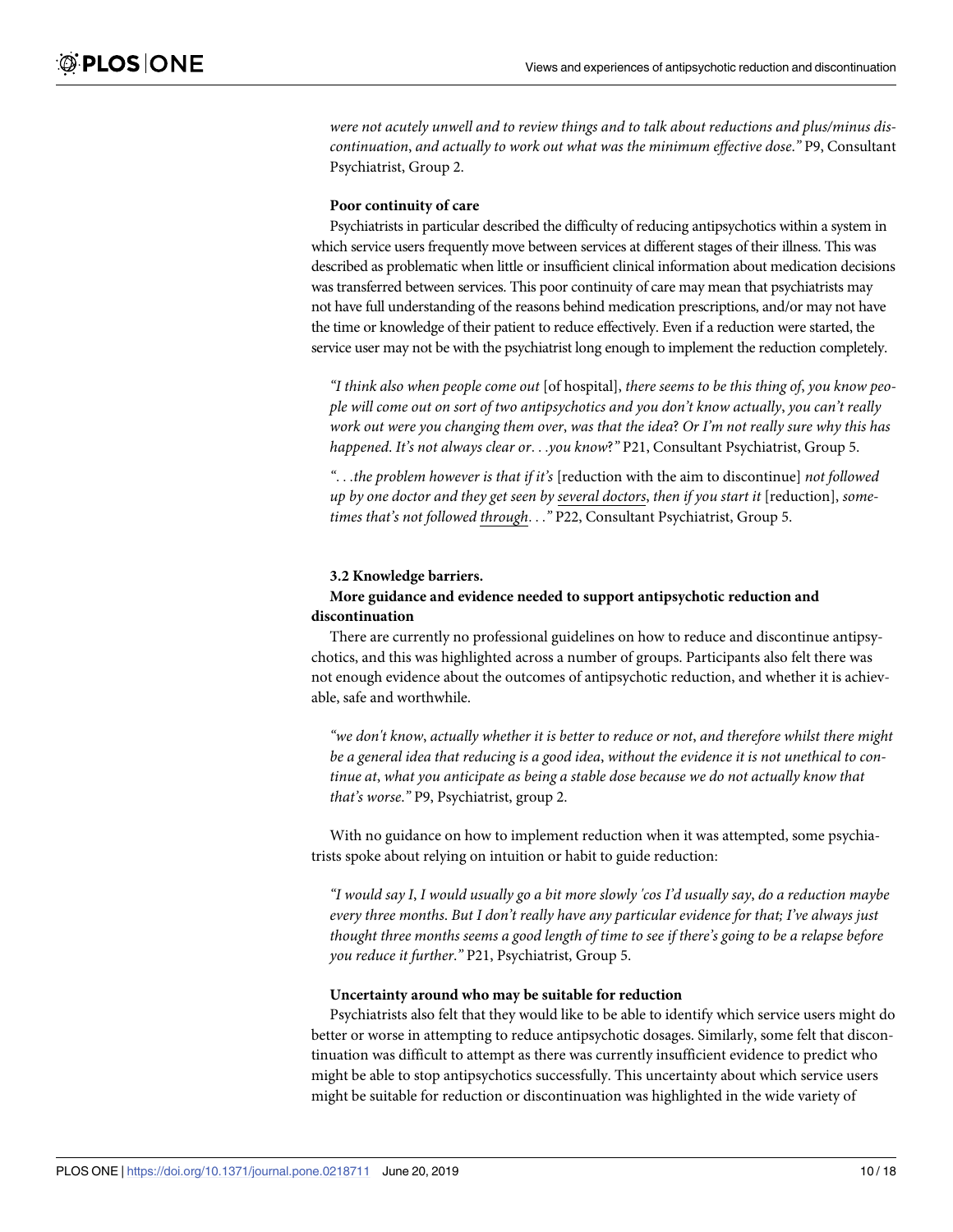suggestions regarding people who might benefit from this. These covered a range of factors including illness course and severity: those experiencing a first episode of psychosis, whose mental health appeared stable, were judged to have high levels of insight, were considered low risk, or had uncertain diagnoses; medication usage: people who reported unacceptable sideeffects, were taking high doses, or appeared to show antipsychotic treatment resistance; and social circumstances: those thought to have good support networks.

*"But we have patients who are first-episode psychosis which has lasted eight months or a couple of years and they have family histories*, *they're using cannabis and it's a bit more difficult decision*. *Of the clear-cut category at least 30% of them recover completely and they don't require anti-psychotics in the future*. *And as (X) was saying how do you identify that group who don't require*? *So if we had some research project which would look at that I think that would really help*, *and help the patients as well* . . .*"* P16, Psychiatrist, Group 3.

## **4. Communication and negotiation**

The importance of open communication between clinicians and service users, particularly in regard to medications, was stressed in all focus groups. Clinicians described how treatment decisions around reduction or discontinuation were made through a process of negotiation between the service user and clinician, often after the service user had made a request to reduce. Related to the views described earlier about long-term antipsychotic use and risks associated with reduction and discontinuation, some psychiatrists reported that they never suggest reduction or discontinuation of antipsychotics, and that this was only ever raised by service users. The importance of respecting and engaging with these requests to reduce was acknowledged by most participants. Some emphasised how they engaged with such requests. Some participants articulated a process of weighing up potential costs and benefits. In supporting requests to reduce medication, they described being motivated by a desire to sustain their relationship with the service user, or to avoid disengagement from services, and/or the risks of unsupported discontinuation.

*"I think so um*, *some people are susceptible to quite marked side-effects*, *especially weight-gain* and you know my thinking is it's better for somebody to take a smaller dose rather than take a *higher dose and*, *and stop it–not take it–because of the side-effects*. [Agreement from other group members] *So sometimes it's worth considering is it better to have a smaller dose and that person will better* [several agree] *adhere to the medication rather than having a too high*, *or a high dose and the side-effects will just like make them stop*, *you know*?*"* P24, Clinical Team Manager, Group 5.

"I think it's good for your relationship with people as well. If you just sit there going no, no, no, *NO*, *NO*, *no [h] we're not reducing*, *no[h]*. *You know*, *if you actually*, *people feel that you know you've said to them*, *you said well look*, *we probably can't stop this*, *but let's have a look–let's try a small reduction and see what happens*, *if that goes okay then we can*, *you know*, *and if you can feel you're working with them*, *it improves the relationship as well*.*"* P21, Psychiatrist, Group 5.

A small number of psychiatrists felt that their professional knowledge gave them greater decision-making authority than the service user. These psychiatrists described adopting a more paternalistic stance, and in some cases, using a range of strategies to discourage requests to reduce or stop taking antipsychotics. These included relaying the statistical probability of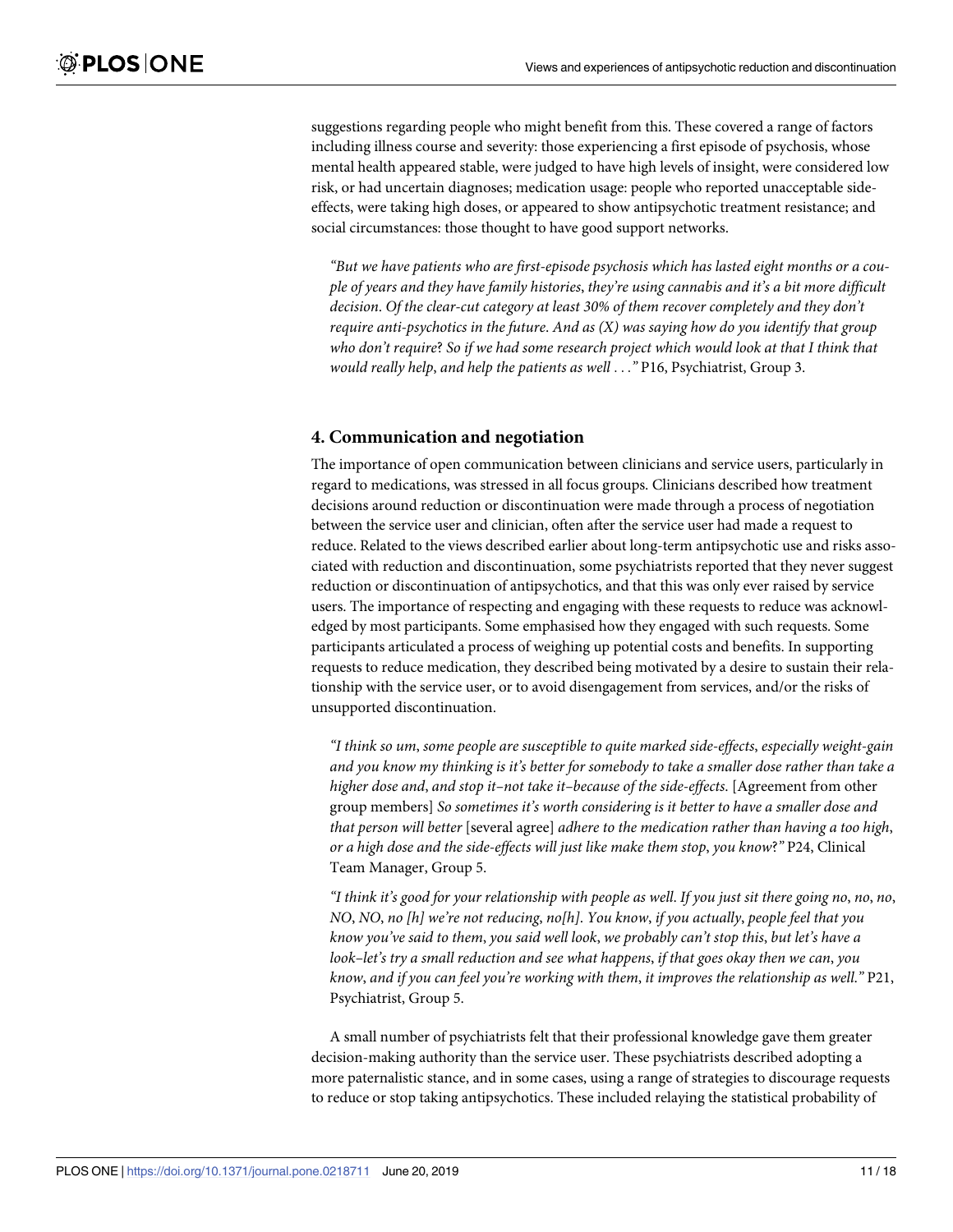relapse after discontinuation, and drawing parallels between psychosis and chronic physical health conditions such as diabetes.

*"But that's the group of people I think who*, *who are pressing* [to reduce]. . .*well maybe I'm* wrong 'cos that's all I see, but you know, they're the ones that haven't yet learnt their lesson of *if they stop their medication they relapse"* P17 Psychiatrist, Group 4.

*"we go to great lengths to persuade patients to keep on taking them* [antipsychotics] *despite side-effects*, *and possible risks because we think that that's in their best interests of staying well and having a chance of recovery*. . .*"* P19, Psychiatrist, Group 4.

". . .*So I start talking to them about diabetes*, *COPD* [Chronic Obstructive Pulmonary Disease] *and epilepsy and said if you had epilepsy we wouldn't be stopping your medication*. *You would accept that psychosis is a long-term condition like COPD and diabetes and epilepsy and actually you can't stop your medication*.*"* P34, Consultant Psychiatrist, Group 7.

Across all focus groups, relationships with families and carers were acknowledged as often providing vital information or support during the reduction process. For many clinicians, families were crucial in spotting early signs of relapse, and were often tasked with managing any initial return of symptoms. However, because of the caring role that families took, participants felt that some families were apprehensive about antipsychotic reduction due to fear of relapse. This could cause conflict if the family and service user had different views on treatment, and clinicians were tasked with managing families' anxieties.

*"Yeah*, *and they* [the family] *were quite adamant that they didn't want this to happen* [reduction], *that*, *you know*, *they were even mentioning things*: *oh*, *you're gonna have to section her and*, *you know*, *that kind of line*.*"* P27, Mental Health Nurse, Group 6.

## **Discussion**

For people with recurrent psychosis, long-term treatment with antipsychotics is standard practice, supported by guidelines [\[5,6](#page-15-0)]. However, there are concerns about the consequences of the long-term use of antipsychotics [\[8,9](#page-15-0)] and many service users experience unpleasant effects from these drugs and would like to reduce or stop taking them  $[18,19]$ . We conducted a focus group study to explore whether and to what extent mental health professionals working in statutory community mental health services in the UK consider and apply antipsychotic reduction or discontinuation, and their attitudes towards this.

Our participants acknowledged the side effect burden of antipsychotics, with some criticising a perceived over-reliance on medication in services. Some felt that antipsychotic maintenance treatment was unquestionably the best option and were often sceptical of reducing and particularly discontinuing antipsychotics, feeling the goal of clinical practice being to ensure adherence. Most participants described the importance of reducing antipsychotics to the lowest effective dose, although complete discontinuation was not generally considered. Prior experiences of adverse events after reduction and discontinuation meant that this was approached with caution, with stability through maintenance treatment often favoured over both reduction and discontinuation. Clinicians considered that organisational factors within mental health services, and knowledge limitations created barriers to reducing antipsychotics. Therefore without appropriate guidelines and evidence, clinicians may be reluctant to implement antipsychotic reduction or discontinuation strategies. They described requests to reduce often coming from the service user first, and actively discouraging discontinuation.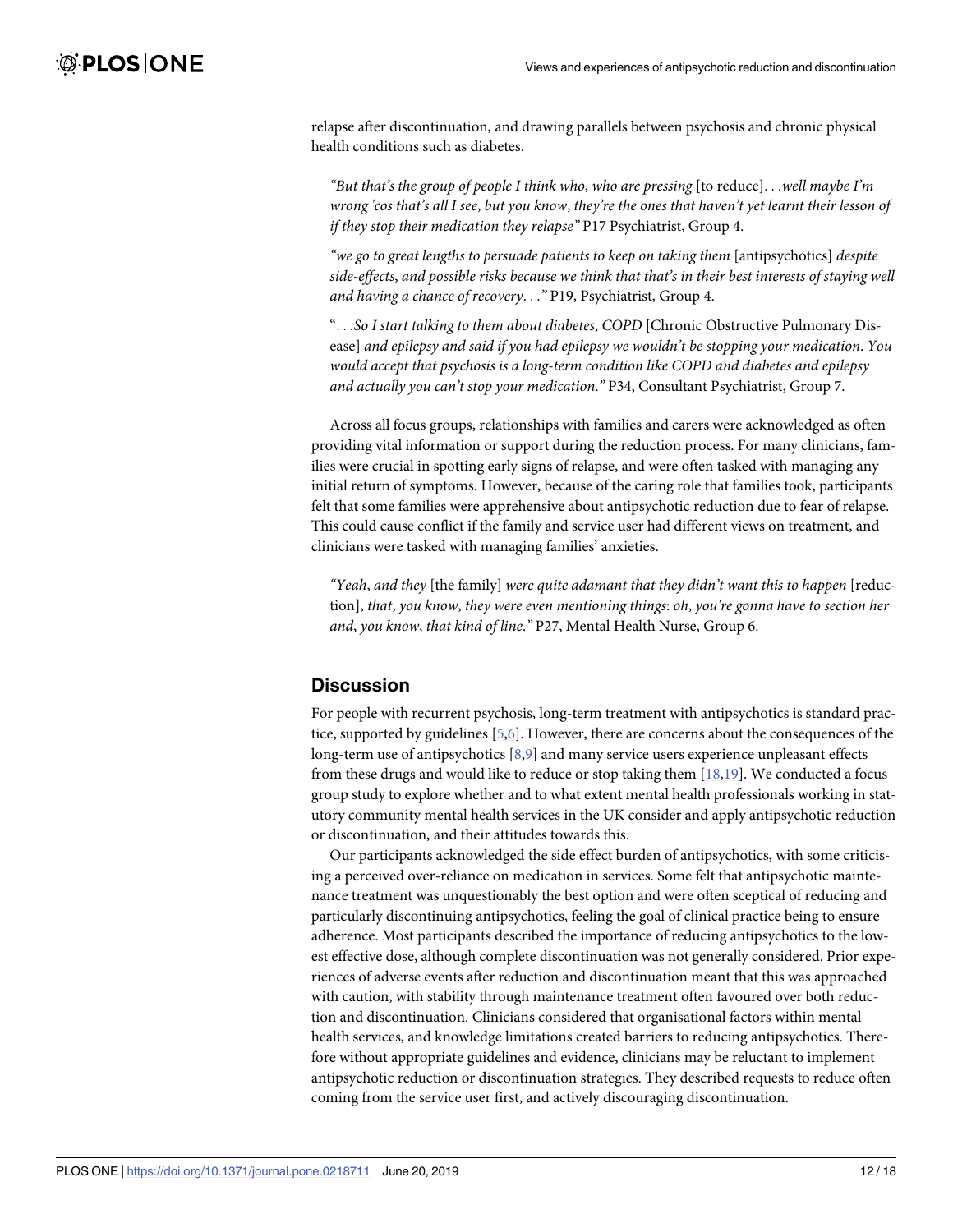#### <span id="page-12-0"></span>**Clinical and research implications**

In the current study, antipsychotic reduction was perceived to be hindered by significant organisational barriers including lack of resources, drive to discharge service users to primary care, and poor continuity of care. These systemic barriers are concerning as they may be hindering good practice. For example, pressure to discharge means that service users may be stabilised quickly through high dose antipsychotics and then discharged to GPs (primary care physicians), who are unlikely to alter this medication  $[38-40]$ . This situation reduces patient choice and may result in the long-term use of potentially unnecessarily high doses. A lack of resources, such as clinician time for the additional monitoring and support that safe reduction may require, and limited access to alternative psychosocial treatments means that achieving patient stability through medication is crucial for services to operate effectively. This may mean that maintenance treatment is favoured over reduction for organisational rather than clinical reasons, and that service users may miss out on opportunities to minimise the adverse effects of long-term treatment, or to manage their illness in other ways.

Despite advocating antipsychotic reduction to the minimum effective dose as good clinical practice, clinicians were often reluctant to reduce, meaning that, in line with prior research [\[30\]](#page-16-0), initiation of reduction processes were often driven by requests from service users. However, research shows that service users are highly aware of unequal power dynamics in medical consultations [[25](#page-16-0),[40,41\]](#page-17-0), and may be reluctant to ask for antipsychotic reduction even when they want this, preferring the suggestion to come from the psychiatrist first [\[19\]](#page-16-0). They may *expect* clinicians to make decisions for them, and be afraid to question the authority of the doctor in the desire to be a "good" patient  $[41]$  $[41]$  $[41]$ . These dynamic processes in the medical encounter may go some way to explaining why service users perceive a lack of choice about mental health treatments [\[19](#page-16-0)[,42,43](#page-17-0)]. Reluctance of professionals to initiate or consider the possibility of antipsychotic reduction or discontinuation is likely to further deter service users from meaningful participation in decisions about their treatment. Service users may become or remain passive or compliant partners in the decision-making process, unable to explore the choices they would prefer in a meaningful way. This situation may also reinforce chronicity and hinder recovery by reducing service-users' options for managing their mental health problems [\[26](#page-16-0)[,44\]](#page-17-0). Although individual clinical encounters take place in the context of a general structural framework of power imbalances within mental health services, encouraging service users to take a more active role in consultations both helps individuals to feel more confident in putting forward their preferences, and starts to address the wider culture that impedes this. Factors that could help to enhance power in individual consultations include a reduction in coercive practices (discussed below), offering service users both drug and non-drug treatment choices such as psychosocial treatments [\[45\]](#page-17-0), and having frank discussions about the pros and cons of these treatments and expected outcomes [\[46\]](#page-17-0).

Clinicians' reluctance to reduce antipsychotics appeared to stem from risk aversion or sometimes scepticism of the feasibility of reduction. Risk aversion stemmed from prior experiences of often serious adverse events and relapse, following reduction or discontinuation. These included suicide, criminal offences, loss of housing, relationships, and jobs. Clinicians' feared they would be held professionally accountable for such outcomes, especially given the lack of official guidance for antipsychotic reduction. These concerns about risk are in line with clinician attitudes reported in other studies of antipsychotic reduction [[31](#page-16-0),[32](#page-16-0)]. A small number of psychiatrists were more sceptical of the feasibility of reduction, adopting a more traditional paternalistic stance and believing there was never good justification to try and discontinue antipsychotics and reporting a range of strategies, including relaying statistics, to persuade people to stay on antipsychotics.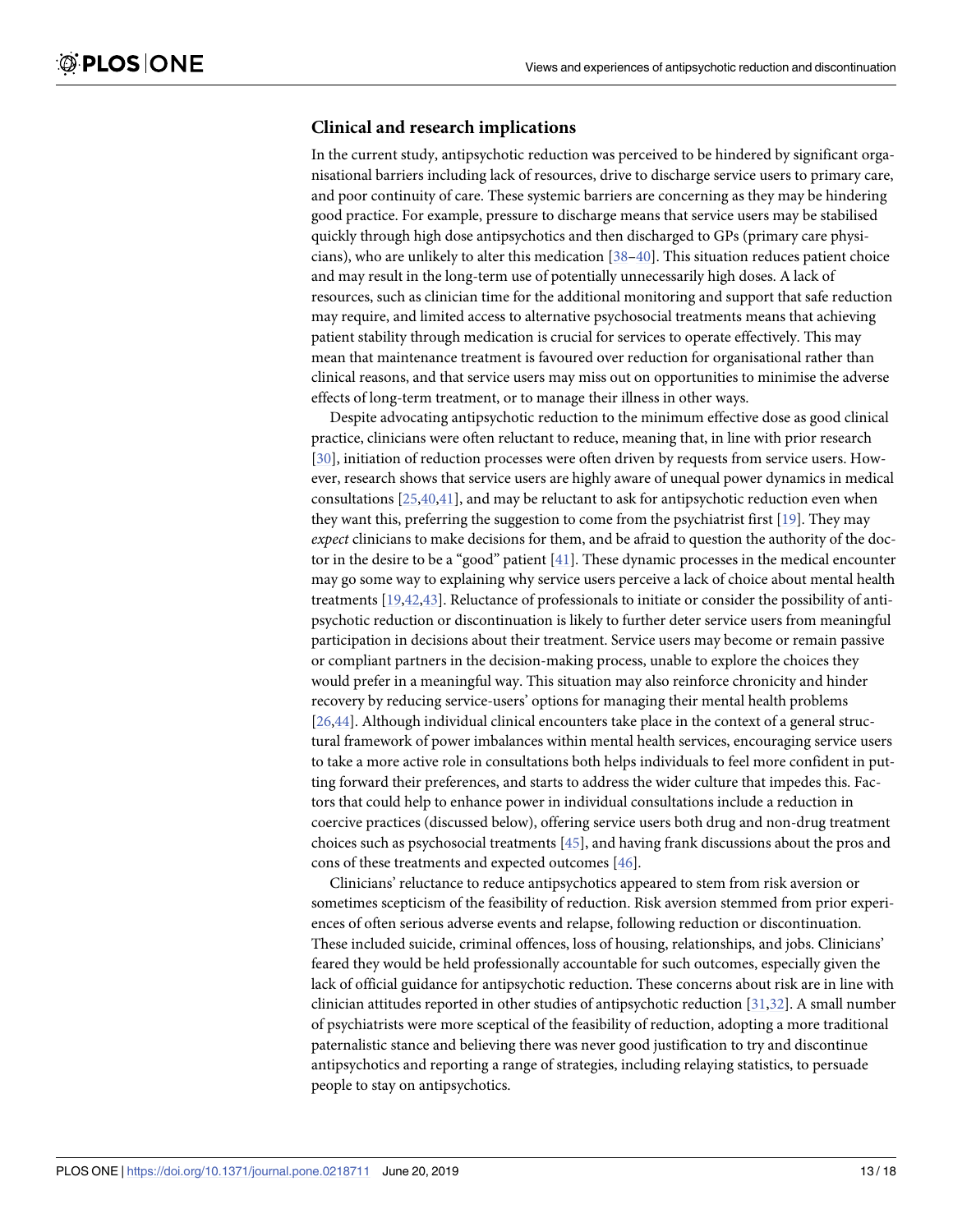<span id="page-13-0"></span>These sceptical attitudes may relate to issues of risk aversion previously discussed, but they may also stem from the widely accepted medical model of psychosis itself—that suggests that antipsychotics correct a 'chemical imbalance' and are therefore necessary for recovery [[47](#page-17-0)]. Even though this model is the subject of considerable debate [[48](#page-17-0),[49](#page-17-0)], for many psychiatrists it is regarded as established fact. Previous research has found that over-reliance on a scientific model of treatment along with potentially coercive practices, can undermine the trust, choice and power service-users have in their mental health treatment [\[46\]](#page-17-0). It has been suggested that coercion in mental health practice could be seen as a form of epistemic injustice, where clinicians do not see the service-users' knowledge and decision making ability as legitimate due to the beliefs they hold about their diagnosis [[50](#page-17-0)]. For example people with schizophrenia may be viewed as out of touch with reality, diminishing the legitimacy of their knowledge and requests, and increasing the possibility of more coercive or controlling treatment [\[50,51](#page-17-0)]. These attitudes could form the context of individual clinical decisions. In our data, for example, service user preferences often appeared to be trumped by scepticism and risk aversion which favoured the stability associated with maintenance treatment. Against this background, increasing the involvement of service users in treatment decisions, as recommended by national guidelines [\[5\]](#page-15-0), is challenging, and is likely to require changes in wider cultural attitudes within services. Genuine shared-decision making in this context will require an openness to discussing antipsychotic reduction [[25–28\]](#page-16-0). One way of enabling this would be through the development of formal guidelines for reduction and discontinuation, to help psychiatrists feel safer and more supported when reducing antipsychotics.

It was clear from our focus groups that mental health professionals, particularly psychiatrists, felt they needed more evidence-based guidance regarding whether, how and with whom antipsychotics can be reduced or stopped safely. Research to date has failed to provide any consistent predictors of successful reduction or discontinuation [[52,53\]](#page-17-0). This absence of evidence and guidelines may discourage clinicians from considering reduction of antipsychotic treatment as standard, as our participants' descriptions of treatment decisions and discussions with service users suggest.

Current guidelines recommend family involvement as best practice, however service-user —family/carers views on antipsychotic reduction were often described as conflicting, hindering the implementation of this recommendation and also shared decision making. Families and carers have an important role in supporting service-users but were described as sometimes being concerned or resistant to antipsychotic reduction, with psychiatrists and clinical teams having to negotiate reduction and manage the families concerns. This may be due to the responsibility family and carers feel for antipsychotic compliance, leading them to take a more controlling role in medication decisions [\[42\]](#page-17-0). The identified organisational barriers could be linked to these issues. Under-resourced services may mean more responsibility is placed on family and carers, with clinicians finding it difficult to provide reassurance that the appropriate increased support will be available when reducing. Rapid discharge from secondary services and lack of continuity of care may make it difficult to build trusting relationships and good communication with families and carers which would help to allay concerns. Clinical guidelines should provide information on how to manage conflicting demands from patients and their families or carers and how best to address the latter's legitimate concerns.

#### **Strengths and limitations**

To our knowledge this is the first study to specifically investigate the views of a range of mental health professionals working in secondary care on reducing and stopping antipsychotics. Psychiatrists, psychiatric nurses and other professionals from a range of mental health services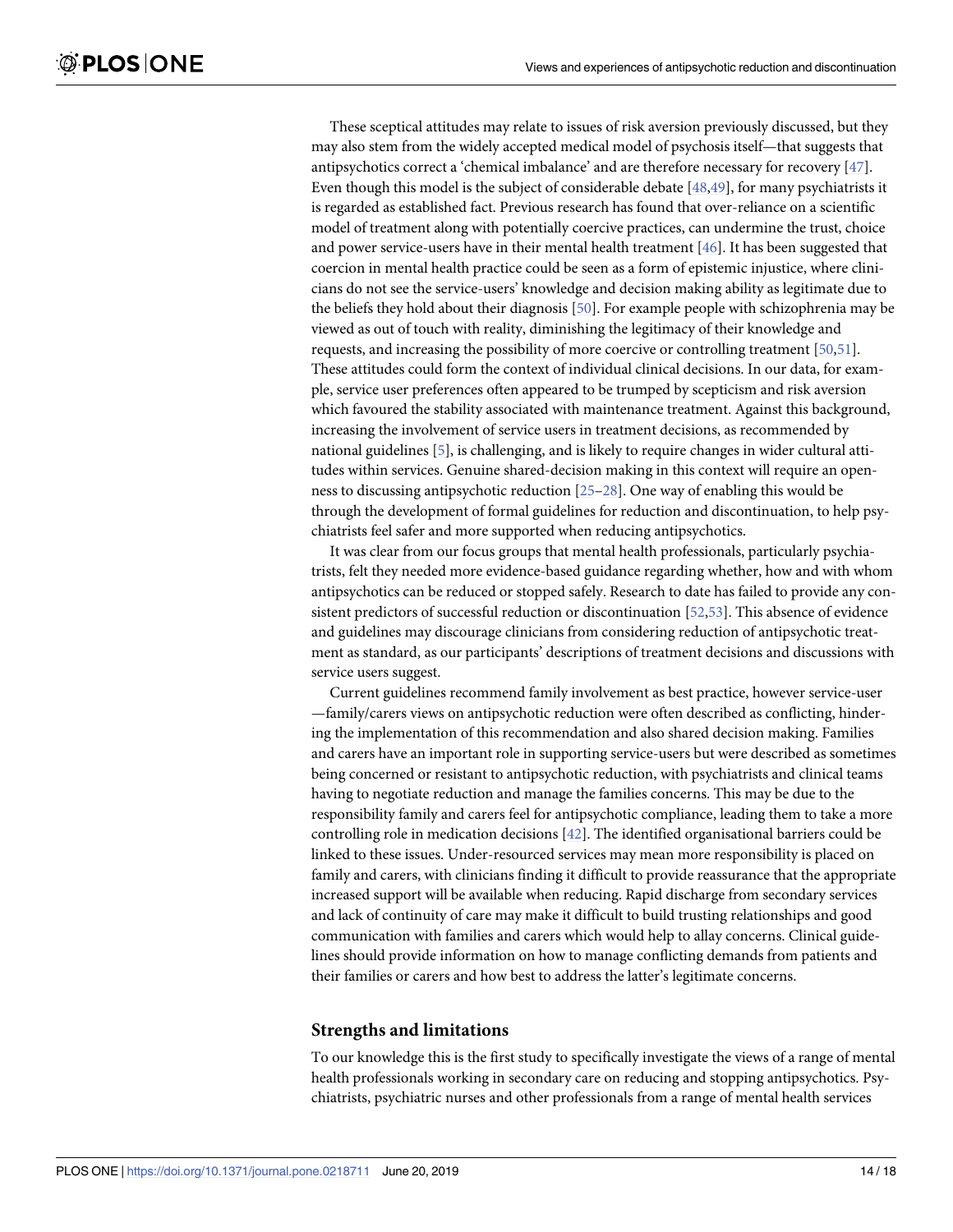<span id="page-14-0"></span>that support people with both short-term and longer-term mental health problems were included, maximising our ability to explore a diversity of views and experiences from different perspectives.

Limitations include the sample consisting primarily of consultant psychiatrists and nurses, and that several focus groups were made up of clinicians who worked on teams together, or knew each other through peer networks. While this may have put participants at ease, they may also have been reluctant to divulge service-related concerns or differences of opinion in front of colleagues or managers. Participants' were aware of the facilitators' positionality, i.e. their involvement in the RADAR antipsychotic reduction study. Although no further details regarding researchers' views on antipsychotics were disclosed, we recognise that this awareness and potential interpretation that facilitators were supportive of antipsychotic reduction could have influenced some views. Participants may have self-censored critical comments, or conversely emphasised contrary views more strongly. We collected data in areas of London with rapid demographic expansion and consequent high pressure on psychiatric beds. This may reduce the applicability of findings to other areas.

## **Conclusion**

While long-term antipsychotic treatment may successfully reduce psychosis symptoms and prevent relapse for some  $[2-4]$ , it is known to be associated with significant health consequences, and can be subjectively and objectively impairing [[8](#page-15-0)]. Relapse following reduction or discontinuation is not inevitable [\[23\]](#page-16-0), and some service users reasonably wish to reduce their side-effect burden, or consider options other than continuous maintenance treatment. However, when service users stop antipsychotics covertly and abruptly (which may be more likely if support or options to reduce are not offered) their risk of relapse and negative or coercive service experiences may increase. More research is needed into the outcomes of antipsychotic reduction and discontinuation that is clinically supported and conducted systematically, gradually and responsively. This could inform evidence-based guidelines on reduction and discontinuation processes that are currently not available. Our findings suggest that practitioners would greatly value such guidelines, which could enable them to feel more confident in responding to service users' requests or preferences to alter or reduce medication. In turn, this would enable service users to be more involved in managing their mental health. In addition, it is important to consider how organisational or systemic factors could enable rather than impede clinicians in these processes. Further support for engaging patients meaningfully and constructively in decision making would be useful, and financial constraints that encourage the prioritisation of short-term stability to enable rapid discharge, with long term high-dose antipsychotic prescribing need to be debated.

## **Supporting information**

**S1 [Appendix](http://www.plosone.org/article/fetchSingleRepresentation.action?uri=info:doi/10.1371/journal.pone.0218711.s001). Topic guides.** (DOCX)

## **Acknowledgments**

We would like to thank the people who took part in the focus groups.

## **Author Contributions**

**Conceptualization:** Ruth E. Cooper, E´anna Hanratty, Nicola Morant, Joanna Moncrieff.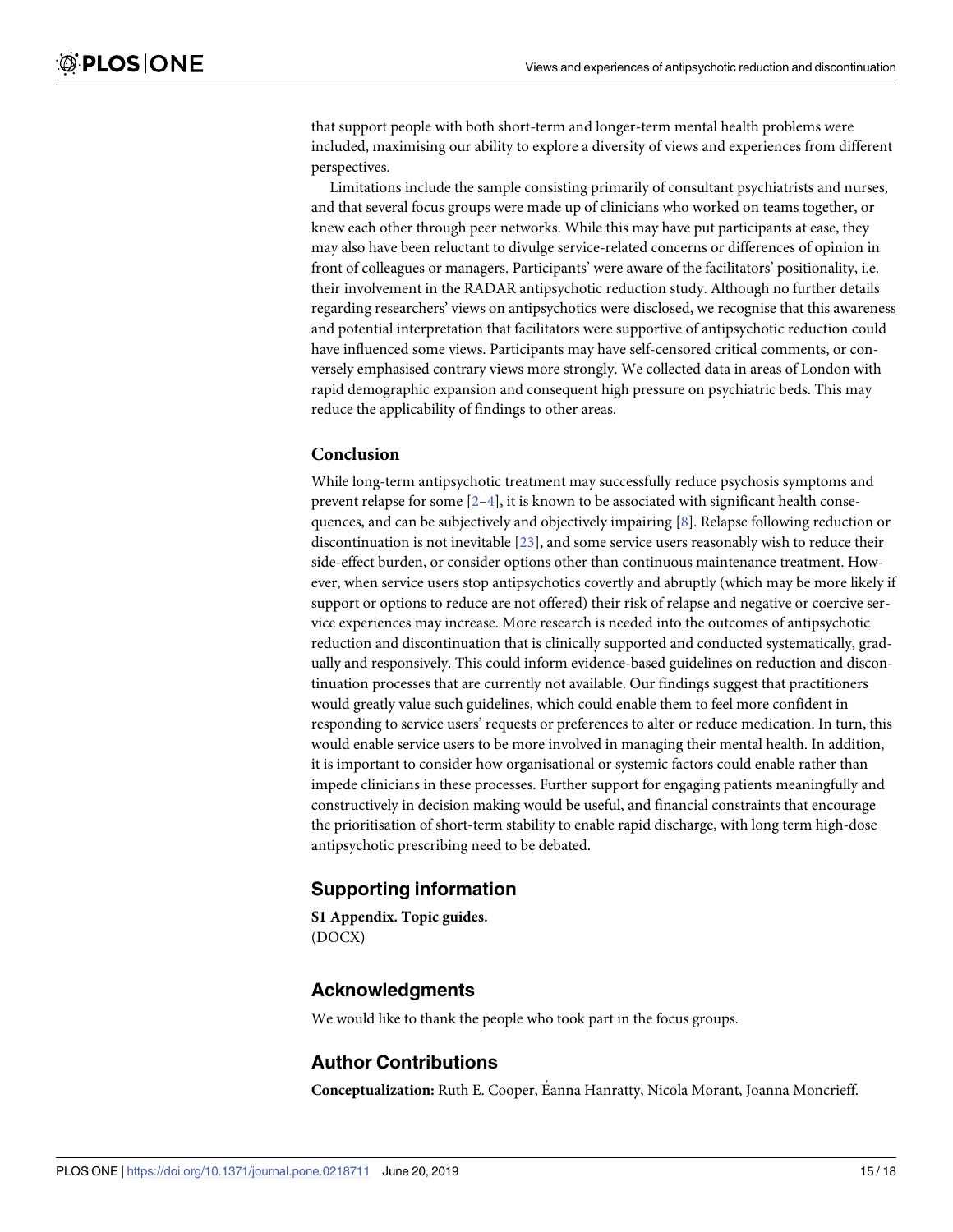<span id="page-15-0"></span>Data curation: Ruth E. Cooper, Eanna Hanratty.

Formal analysis: Ruth E. Cooper, Eanna Hanratty, Nicola Morant, Joanna Moncrieff.

**Funding acquisition:** Nicola Morant, Joanna Moncrieff.

**Investigation:** Ruth E. Cooper, Eanna Hanratty.

**Methodology:** Ruth E. Cooper, Nicola Morant, Joanna Moncrieff.

**Project administration:** Ruth E. Cooper, Eanna Hanratty.

**Supervision:** Nicola Morant, Joanna Moncrieff.

**Writing – original draft:** Ruth E. Cooper, E´anna Hanratty.

**Writing – review & editing:** Ruth E. Cooper, E´anna Hanratty, Nicola Morant, Joanna Moncrieff.

#### **References**

- **[1](#page-1-0).** Royal College of Psychiatrists. Report of the Second Round of the National Audit of Schizophrenia (NAS). 2014; Available: <http://www.rcpsych.ac.uk/pdf/FINAL> report for the second round of the National Audit of Schizophrenia—8.10.14v2.pdf
- **[2](#page-1-0).** Leff JP, Wing JK. Trial of maintenance therapy in schizophrenia. Br Med J. 1971; 3: 599–604. [https://](https://doi.org/10.1136/bmj.3.5775.599) [doi.org/10.1136/bmj.3.5775.599](https://doi.org/10.1136/bmj.3.5775.599) PMID: [4936538](http://www.ncbi.nlm.nih.gov/pubmed/4936538)
- **3.** Leucht S, Tardy M, Komossa K, Heres S, Kissling W, Salanti G, et al. Antipsychotic drugs versus placebo for relapse prevention in schizophrenia: A systematic review and meta-analysis. Lancet. Elsevier Ltd; 2012; 379: 2063–2071. [https://doi.org/10.1016/S0140-6736\(12\)60239-6](https://doi.org/10.1016/S0140-6736(12)60239-6) PMID: [22560607](http://www.ncbi.nlm.nih.gov/pubmed/22560607)
- **[4](#page-1-0).** Leucht S, Cipriani A, Spineli L, Mavridis D, Orey D, Richter F, et al. Comparative efficacy and tolerability of 15 antipsychotic drugs in schizophrenia: A multiple-treatments meta-analysis. Lancet. 2013; 382: 951–962. [https://doi.org/10.1016/S0140-6736\(13\)60733-3](https://doi.org/10.1016/S0140-6736(13)60733-3) PMID: [23810019](http://www.ncbi.nlm.nih.gov/pubmed/23810019)
- **[5](#page-1-0).** NICE. National Institute for Health and Care Excellence: Psychosis and Schizophrenia in Adults: Prevention and Management. 2014.
- **[6](#page-1-0).** Hasan A, Falkai P, Wobrock T, Lieberman J, Glenthoj B, Gattaz WF, et al. World Federation of Societies of Biological Psychiatry (WFSBP) Guidelines for Biological Treatment of Schizophrenia, Part 2: Update 2012 on the long-term treatment of schizophrenia and management of antipsychotic-induced side effects. World J Biol Psychiatry. 2013; 14: 2–44. <https://doi.org/10.3109/15622975.2012.739708> PMID: [23216388](http://www.ncbi.nlm.nih.gov/pubmed/23216388)
- **[7](#page-1-0).** Moncrieff J, Cohen D, Mason JP. The subjective experience of taking antipsychotic medication: A content analysis of Internet data. Acta Psychiatr Scand. 2009; 120: 102–111. [https://doi.org/10.1111/j.](https://doi.org/10.1111/j.1600-0447.2009.01356.x) [1600-0447.2009.01356.x](https://doi.org/10.1111/j.1600-0447.2009.01356.x) PMID: [19222405](http://www.ncbi.nlm.nih.gov/pubmed/19222405)
- **[8](#page-1-0).** Murray RM, Quattrone D, Natesan S, Van Os J, Nordentoft M, Howes O, et al. Should psychiatrists be more cautious about the long-term prophylactic use of antipsychotics. Br J Psychiatry. 2016; 209: 361– 365. <https://doi.org/10.1192/bjp.bp.116.182683> PMID: [27802977](http://www.ncbi.nlm.nih.gov/pubmed/27802977)
- **[9](#page-1-0).** Moncrieff J. Antipsychotic Maintenance Treatment: Time to Rethink? PLoS Med. 2015; 12: 1–7. [https://](https://doi.org/10.1371/journal.pmed.1001861) [doi.org/10.1371/journal.pmed.1001861](https://doi.org/10.1371/journal.pmed.1001861) PMID: [26241954](http://www.ncbi.nlm.nih.gov/pubmed/26241954)
- **[10](#page-1-0).** Ray WA, Chung CP, Katherine TM, Hall K, Stein M. Atypical antipsychotic drugs and the risk of sudden cardiac death. N Engl J Med. 2009; 360: 2136–2137. <https://doi.org/10.1056/NEJMc090291> PMID: [19439751](http://www.ncbi.nlm.nih.gov/pubmed/19439751)
- **[11](#page-1-0).** Rummel-Kluge C, Komossa K. Head-to-head comparisons of metabolic side effects of second generation antipsychotics in the treatment of schizophrenia: a systematic review and meta-analysis. Schizophr Res. 2010; 123: 225–233. <https://doi.org/10.1016/j.schres.2010.07.012> PMID: [20692814](http://www.ncbi.nlm.nih.gov/pubmed/20692814)
- **[12](#page-1-0).** De Hert M, Detraux J, van Winkel R, Yu W, Correll CU. Metabolic and cardiovascular adverse effects associated with antipsychotic drugs. Nat Rev Endocrinol. Nature Publishing Group; 2011; 8: 114–26. <https://doi.org/10.1038/nrendo.2011.156> PMID: [22009159](http://www.ncbi.nlm.nih.gov/pubmed/22009159)
- **[13](#page-1-0).** Vita A, De Peri L, Deste G, Barlati S, Sacchetti E. The Effect of Antipsychotic Treatment on Cortical Gray Matter Changes in Schizophrenia: Does the Class Matter? A Meta-analysis and Meta-regression of Longitudinal Magnetic Resonance Imaging Studies. Biol Psychiatry. Elsevier; 2015; 78: 403–412. <https://doi.org/10.1016/j.biopsych.2015.02.008> PMID: [25802081](http://www.ncbi.nlm.nih.gov/pubmed/25802081)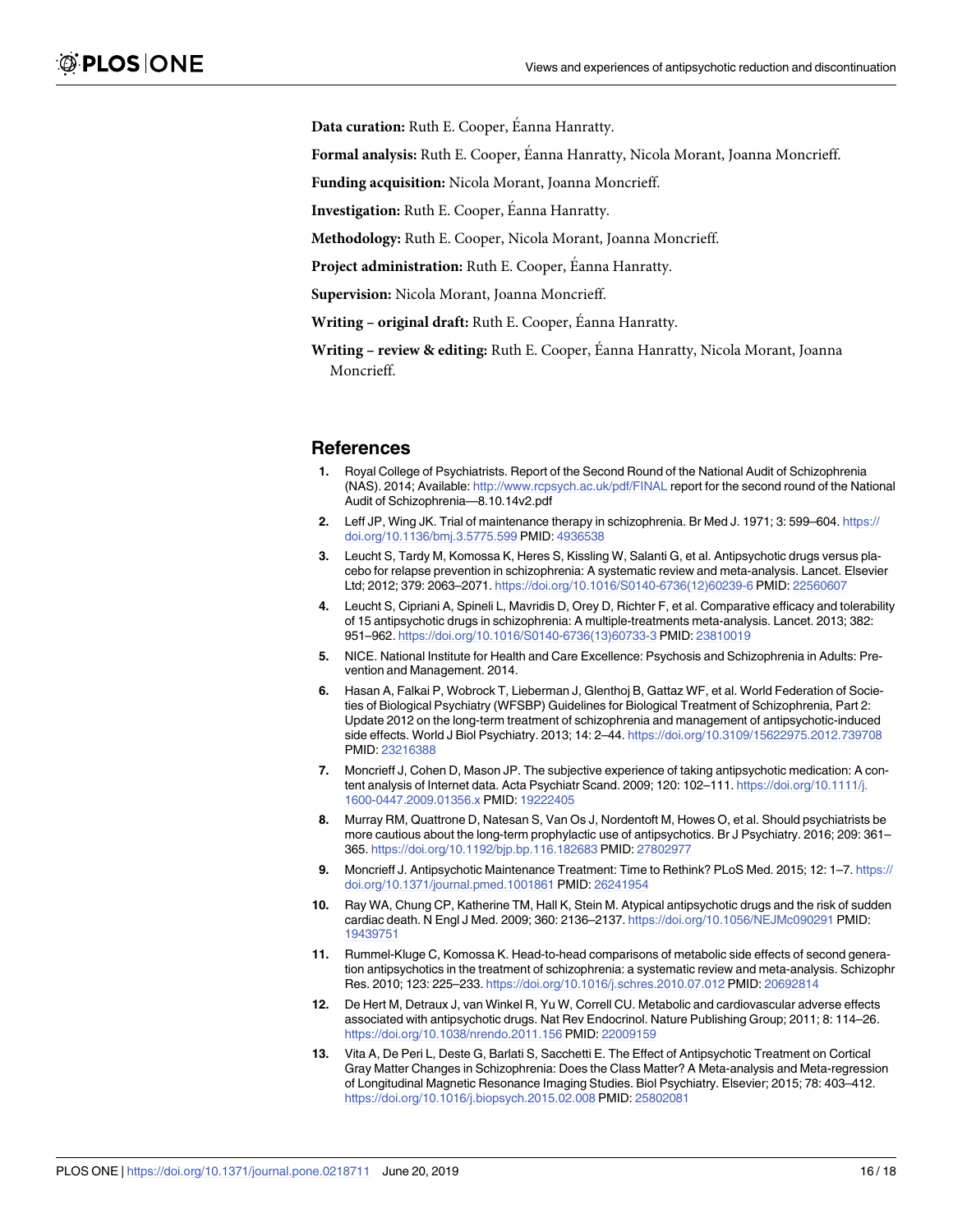- <span id="page-16-0"></span>**[14](#page-1-0).** Knegtering R, Van der Moolen A, Castelein S, Kluiter H, Den, Van den Bosch R. What are the effects of antipsychotics on sexual dysfunctions and endocrine functioning? Psychoneuroendocrinology. 2003; 28: 109–123.
- **[15](#page-1-0).** Laxhman N, Greenberg L, Priebe S. Satisfaction with sex life among patients with schizophrenia. Schizophr Res. Elsevier B.V.; 2017; 5–9. <https://doi.org/10.1016/j.schres.2017.03.005> PMID: [28270338](http://www.ncbi.nlm.nih.gov/pubmed/28270338)
- **[16](#page-1-0).** Lindenmayer J. Treatment refractory schizophrenia. Psychiatr Q. 2000; 71: 373–384. PMID: [11025914](http://www.ncbi.nlm.nih.gov/pubmed/11025914)
- **[17](#page-1-0).** Lacro JP, Dunn LB, Dolder CR, Jeste D V. Prevalence of and Risk Factors for Medication Nonadherence in Patients With Schizophrenia: A Comprehensive Review of Recent Literature.[CME]. J Clin Psychiatry. 2002; 63: 892–909. PMID: [12416599](http://www.ncbi.nlm.nih.gov/pubmed/12416599)
- **[18](#page-1-0).** Lieberman JA, Scott Stroup T, Joseph P. Effectivenss of Antipsychotic Drugs in Patients with Chronic Schizophrenia. New Engl J Med. 2005; 877–889. <https://doi.org/10.1056/NEJMoa044057>
- **[19](#page-1-0).** Morant N, Azam K, Johnson S, Moncrieff J. The least worst option: user experiences of antipsychotic medication and lack of involvement in medication decisions in a UK community sample. J Ment Heal. Taylor & Francis; 2017; 0: 1–7. <https://doi.org/10.1080/09638237.2017.1370637>
- **[20](#page-1-0).** Leucht S, Tardy M, Komossa K, Heres S, Kissling W, Salanti G, et al. Antipsychotic drugs versus placebo for relapse prevention in schizophrenia: A systematic review and meta-analysis. Lancet. 2012; 379: 2063–2071. [https://doi.org/10.1016/S0140-6736\(12\)60239-6](https://doi.org/10.1016/S0140-6736(12)60239-6) PMID: [22560607](http://www.ncbi.nlm.nih.gov/pubmed/22560607)
- **21.** Chen EYH, Hui CLM, Lam MML, Chiu CPY, Law CW, Chung DWS, et al. Maintenance treatment with quetiapine versus discontinuation after one year of treatment in patients with remitted first episode psychosis: Randomised controlled trial. BMJ. 2010; 341: 435. <https://doi.org/10.1136/bmj.c4024> PMID: [20724402](http://www.ncbi.nlm.nih.gov/pubmed/20724402)
- **[22](#page-1-0).** Hui C, Honer WG, Lee E, Chang W, Chan S, Chen E, et al. Long-term effects of discontinuation from antipsychotic maintenance following first-episode schizophrenia and related disorders: a 10 year followup of a randomised, double-blind trial—The Lancet Psychiatry. Lancet Psychiatry. 2018; 5: 432–442. [https://doi.org/10.1016/S2215-0366\(18\)30090-7](https://doi.org/10.1016/S2215-0366(18)30090-7) PMID: [29551618](http://www.ncbi.nlm.nih.gov/pubmed/29551618)
- **[23](#page-1-0).** Wunderink L, Nienhuis FJ, Sytema S, Slooff CJ, Knegtering R, Wiersma D. Guided discontinuation versus maintenance treatment in remitted first-episode psychosis: relapse rates and functional outcome. J Clin Psychiatry. 2007; 68: 654–61. <https://doi.org/10.4088/JCP.v68n0502> PMID: [17503973](http://www.ncbi.nlm.nih.gov/pubmed/17503973)
- **[24](#page-1-0).** Wunderink L, Nieboer RM, Wiersma D, Sytema S, Nienhuis FJ. Recovery in Remitted First-Episode Psychosis at 7 Years of Follow-up of an Early Dose Reduction/Discontinuation or Maintenance Treatment Strategy. JAMA Psychiatry. 2013; 70: 913. <https://doi.org/10.1001/jamapsychiatry.2013.19> PMID: [23824214](http://www.ncbi.nlm.nih.gov/pubmed/23824214)
- **[25](#page-1-0).** Morant N, Kaminskiy E, Ramon S. Shared decision making for psychiatric medication management: beyond the micro-social. Heal Expect. 2016; 19: 1002–1014. <https://doi.org/10.1111/hex.12392> PMID: [26260361](http://www.ncbi.nlm.nih.gov/pubmed/26260361)
- **[26](#page-1-0).** Harris K, Brooks H, Lythgoe G, Bee P, Lovell K, Drake RJ. Exploring service users', carers' and professionals' perspectives and experiences of current antipsychotic prescribing: A qualitative study. Chronic Illn. 2017; 13: 275–287. <https://doi.org/10.1177/1742395317694223> PMID: [29119866](http://www.ncbi.nlm.nih.gov/pubmed/29119866)
- **27.** Baker E, Fee J, Bovingdon L, Campbell T, Hewis E, Lewis D, et al. From taking to using medication: recovery-focused prescribing and medicines management. Adv Psychiatr Treat. 2013; 19: 2–10. <https://doi.org/10.1192/apt.bp.110.008342>
- **[28](#page-1-0).** Morrison AP, Hutton P, Shiers D, Turkington D. Antipsychotics: is it time to introduce patient choice ? 2012; 83–84. <https://doi.org/10.1192/bjp.bp.112.112110> PMID: [22859572](http://www.ncbi.nlm.nih.gov/pubmed/22859572)
- **[29](#page-1-0).** Hamann J, Mendel R, Cohen R, Heres S, Ziegler M, Bühner M, et al. Psychiatrists' Use of Shared Decision Making in the Treatment of Schizophrenia: Patient Characteristics and Decision Topics. Psychiatr Serv. 2009; 60: 1107–1112. <https://doi.org/10.1176/appi.ps.60.8.1107> PMID: [19648199](http://www.ncbi.nlm.nih.gov/pubmed/19648199)
- **[30](#page-1-0).** Quirk A, Chaplin R, Lelliott P, Seale C. How pressure is applied in shared decisions about antipsychotic medication: A conversation analytic study of psychiatric outpatient consultations. Sociol Heal Illn. 2012; 34: 95–113. <https://doi.org/10.1111/j.1467-9566.2011.01363.x> PMID: [21812791](http://www.ncbi.nlm.nih.gov/pubmed/21812791)
- **[31](#page-2-0).** Happell B, Platania-Phung C, Scott D. Proposed nurse-led initiatives in improving physical health of people with serious mental illness: A survey of nurses in mental health. J Clin Nurs. 2014; 23: 1018– 1029. <https://doi.org/10.1111/jocn.12371> PMID: [24606393](http://www.ncbi.nlm.nih.gov/pubmed/24606393)
- **[32](#page-2-0).** Simmons SF, Bonnett KR, Hollingsworth E, Kim J, Powers J, Habermann R, et al. Reducing Antipsychotic Medication Use in Nursing Homes: A Qualitative Study of Nursing Staff Perceptions. Gerontologist. 2017; 0: 1–12. <https://doi.org/10.1093/geront/gnx083> PMID: [28575301](http://www.ncbi.nlm.nih.gov/pubmed/28575301)
- **[33](#page-2-0).** Tong A, Sainsbury P, Craig J. Consolidated criteria for reporting qualitative research (COREQ): a. Int J Qual Heal Care. 2007; 19: 349–357. <https://doi.org/10.1093/intqhc/mzm042> PMID: [17872937](http://www.ncbi.nlm.nih.gov/pubmed/17872937)
- **[34](#page-2-0).** Harris J, Noyes J, Booth A, Hannes K, Harden A, Lewin S, et al. Supplementary guidance for inclusion of qualitative research in cochrane systematic reviews of interventions, updated 2011. 2011.